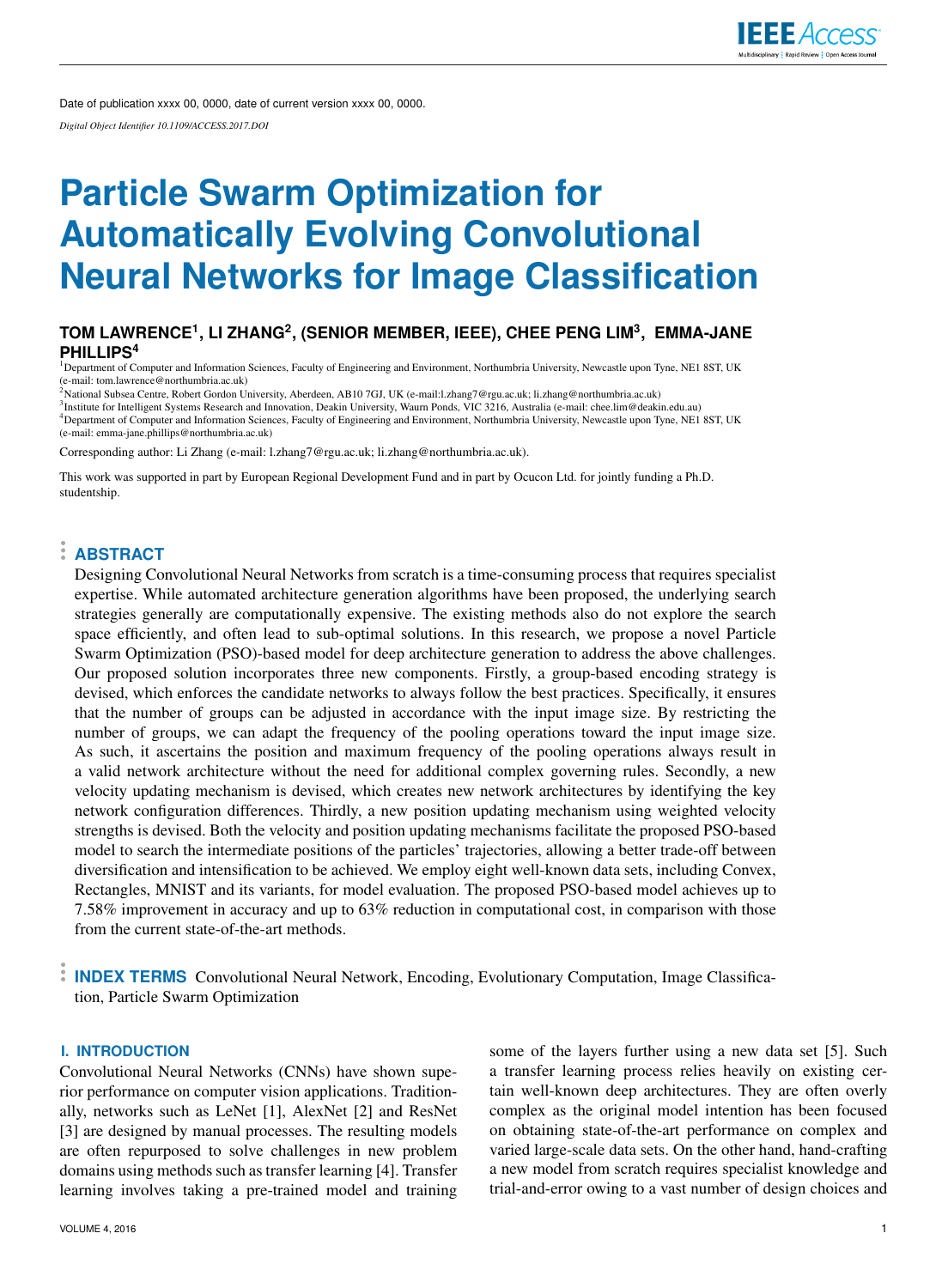hyperparameter settings. It is a bottleneck of designing a network for a new application domain.

As an example, a typical CNN can be divided into several specific types of layers. In general, each layer has a specific type. There are three distinctive types of layers, i.e. convolutional layers for extracting deep features, average or max pooling layers for reducing the feature map sizes, and fully connected layers for model classification. The convolutional layers perform convolutional operations on the input images for deep feature learning while the pooling layers down-sample an input dimension to achieve better spatial invariance by reducing the feature map size and capturing invariances in image-like data [6]. A reduction in the size of a feature map also results in fewer parameters, mitigating the overfitting issue [7] and lowering the computational cost. The final layer is a fully connected layer for classification purposes.

A convolution is performed by sliding a kernel of size  $K$  over an input feature map of size  $M$  and taking the element-wise product. The distance at which the kernel is moved is known as stride  $S$  and the input feature map can also be given a  $P$  padding. The process can be repeated multiple times using different kernels to increase the number of output channels, which is denoted as the model width, e.g. in Wide Resnet [8]. Using larger strides reduces the output dimensions, however a common practice is to perform all convolution operations based on the same convolution formulation, i.e., use an appropriate padding to ensure matching between the input and output dimensions. The required padding for each side of the input volume to perform the same convolution formulation can be found using Equation 1, with the most common setting of  $S = 1$ .

$$
P = \frac{K - S}{2} \tag{1}
$$

When creating a new model from scratch, one of the main challenges is to select the appropriate number of convolutional layers, kernel sizes, and the number of output channels. The design process also needs to consider appropriate positions, frequencies and types of pooling layers. The complexity of this task is evident with the large body of studies developed for the construction of new CNN architectures. The related work in this field has resulted in numerous handcrafted architectures including VGG [9], GoogLeNet [10], ResNet [3], and DenseNet [11]. Through parameter turning, Wide Resnet [8] was able to improve its predecessor [3] by constructing a wider variant of the originally proposed ResNet model. The vast parameter combinations indicate that it is impractical to identify the most effective combinations using a manual process, therefore, the need to automate the process of parameter settings.

Specifically, the concept of automatically evolving CNNs refers to an automatic procedure for the generation of CNN models with diverse architectures for tackling different problems [12], [13], [14]. Many existing studies on automatic CNN architecture generation adapt the existing metaheuristic algorithms [15] for deep architecture search [12] [16]. Examples include Genetic Algorithm (GA) [17] [18] which employs selection, crossover and mutation operations to evolve the search process. On the other hand, Particle Swarm Optimization (PSO) [19] utilizes the personal and global best solutions to explore the search space. IPPSO [13] has been one of the first studies to apply PSO for deep network design. Inspired by network IP addresses, the method adopts a new encoding scheme to overcome network representation constraints, so that complex models can be easily encoded. EvoCNN [14] presents a GA-based approach that uses a variable-length gene encoding strategy to represent the building blocks of a CNN model. In view of the impressive global search capabilities of PSO and its computational efficiency (e.g. as compared with the GA), psoCNN [20] has been proposed recently for deep network generation. The model adapts a traditional PSO algorithm to behave more like the GA, where a particle position is updated by copying the layers at random from either the personal or global best solutions. Although psoCNN outperforms a number of existing methods, e.g. IPPSO and EvoCNN, for deep architecture generation, the model suffers from a number of constraints. The main weaknesses is that the search space is not thoroughly explored as new particle positions can only be constructed from the layers embedded in either the global or personal best solutions. This indicates that only the new combinations of layers are explored, rather than the entirely new architectures. Another weakness of the model is the obligation to design rules to guard against invalid CNN architectures. Examples of invalid model guarding rules include the restriction of employing a fully connected layer as the first layer, and the limitations in pooling so that the resulting feature map sizes are not too small.

# *A. RESEARCH PROBLEMS*

Owing to the difficulty in identifying efficient deep networks for tackling different problems, this research aims to provide an automatic procedure for deep CNN model generation. The research problems addressed in this study include:

- how to encode a CNN model architecture in a way that it is ensured to be both architecturally valid and reasonably built to avoid the need for additional hardcoded governing rules [20] or wasteful function evaluations;
- how to effectively guide each particle through a complex search space efficiently in order to construct more effective networks, in the meanwhile faster than the current state-of-the-art algorithms [20] [21];
- how to design efficient CNN models using an algorithm which is both easy to understand and fast to run, so that the approach can be easily exploited in both academia and industry settings with limited specialised knowledge, while not compromising the overall performance.

Fig. 1 illustrates an overview of the proposed deep architecture generation model.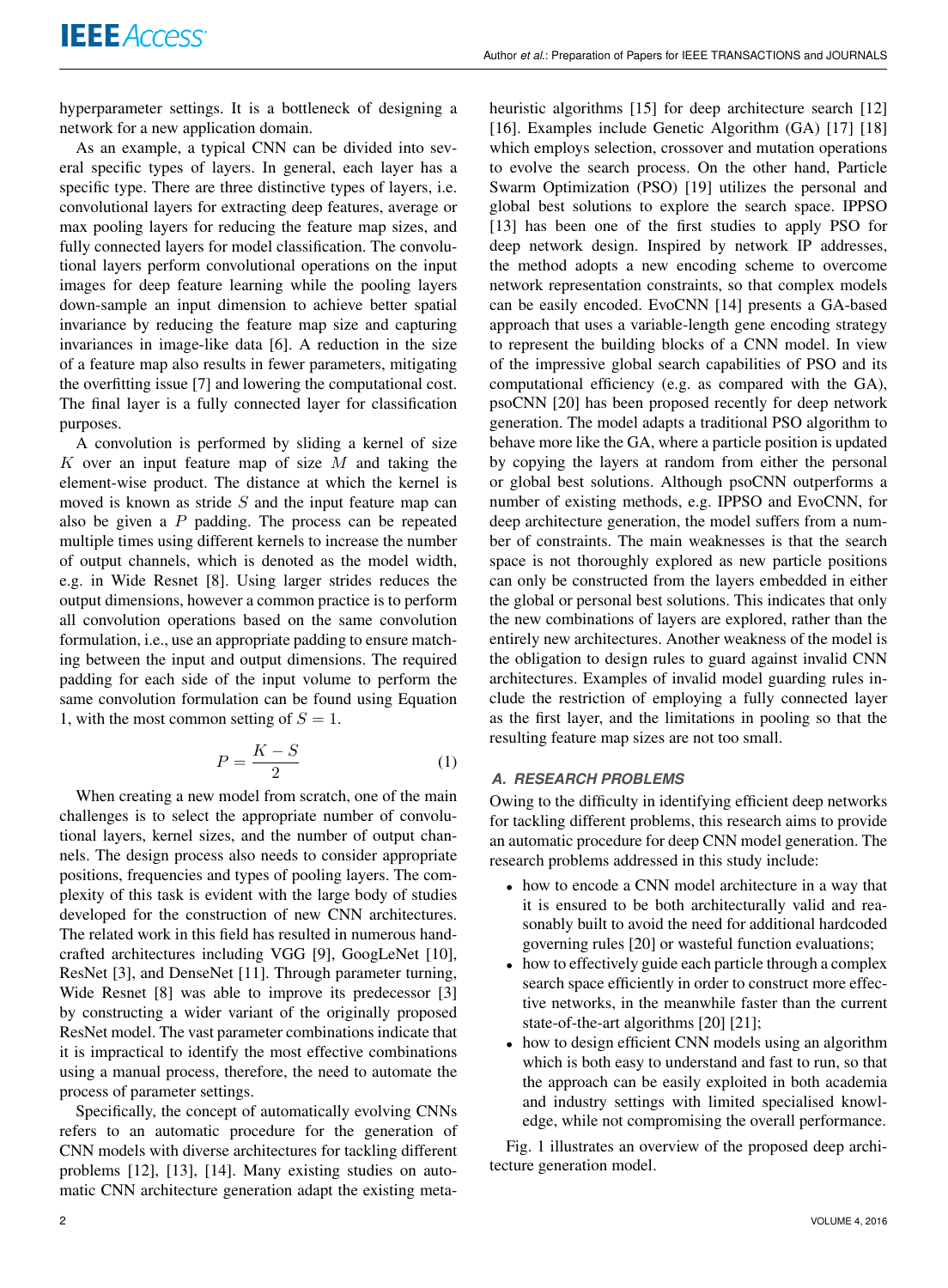

**FIGURE 1.** The proposed system architecture where the identified best model is indicated by the global best solution

# *B. CONTRIBUTIONS*

This research has the following contributions, which aim to address the aforementioned research problems.

- A new group-based encoding strategy is proposed. Each group contains at least one convolutional layer. Its final layer is reserved as an optional pooling layer. The number of groups can be adjusted in accordance with the input image size. By restricting the number of groups, we can adapt the frequency of the pooling operations toward the input image size. As such, it ascertains the position and maximum frequency of the pooling operations always result in a valid model architecture without the need for additional governing rules.
- A new velocity updating mechanism based on the key network configuration differences is developed. Existing models such as psoCNN [20] copy the layers randomly from the global and personal best solutions for architecture generation. This indicates that new models are always generated based on the combinations of existing layer configurations. To overcome such limitation, the new velocity updating mechanism creates new network architectures by identifying the key layer configuration differences between particles. This proposed mechanism is capable of devising new network architectures by exploring the intermediate positions of the particles' trajectories. It is also less dependent on the requirement of a good random swarm initialization.
- A new position updating mechanism with weighted velocity strengths is devised. This granular position updating mechanism enables a thorough exploration of

the search space and increases the likelihood of generating diversified network configurations. It employs a weighted strength of the velocity updates for new position generation, leading to the exploration of the search space in various forces and scales to increase the chances of formulating diversified networks. Such a granular movement also enables a better balance between intensification and diversification, in order to increase the chances of finding global optimality. Both proposed encoding and search strategies illustrate significant capabilities in enhancing performance and computational efficiency.

• A comprehensive evaluation of the proposed model with a number of data sets is conducted. Our proposed model compares favourably with the state-of-the-art models such as psoCNN [20] and notable alternative methods including EvoCNN [14]. Serving as a practical alternative to deep network generation, our proposed model achieves up to 7.58% improvement in accuracy and up to 63% reduction in computational cost, in comparison with those from the current state-of-the-art methods. Importantly, the proposed model is repeatable and easy to implement with limited hardware resources.

This paper is organized as follows. We discuss the classical search methods such as PSO and recent related studies on deep architecture generation in Section II. Section III introduces the proposed algorithm for deep architecture generation. A comprehensive evaluation is presented in Section IV. Section V concludes this research and presents the directions for further research.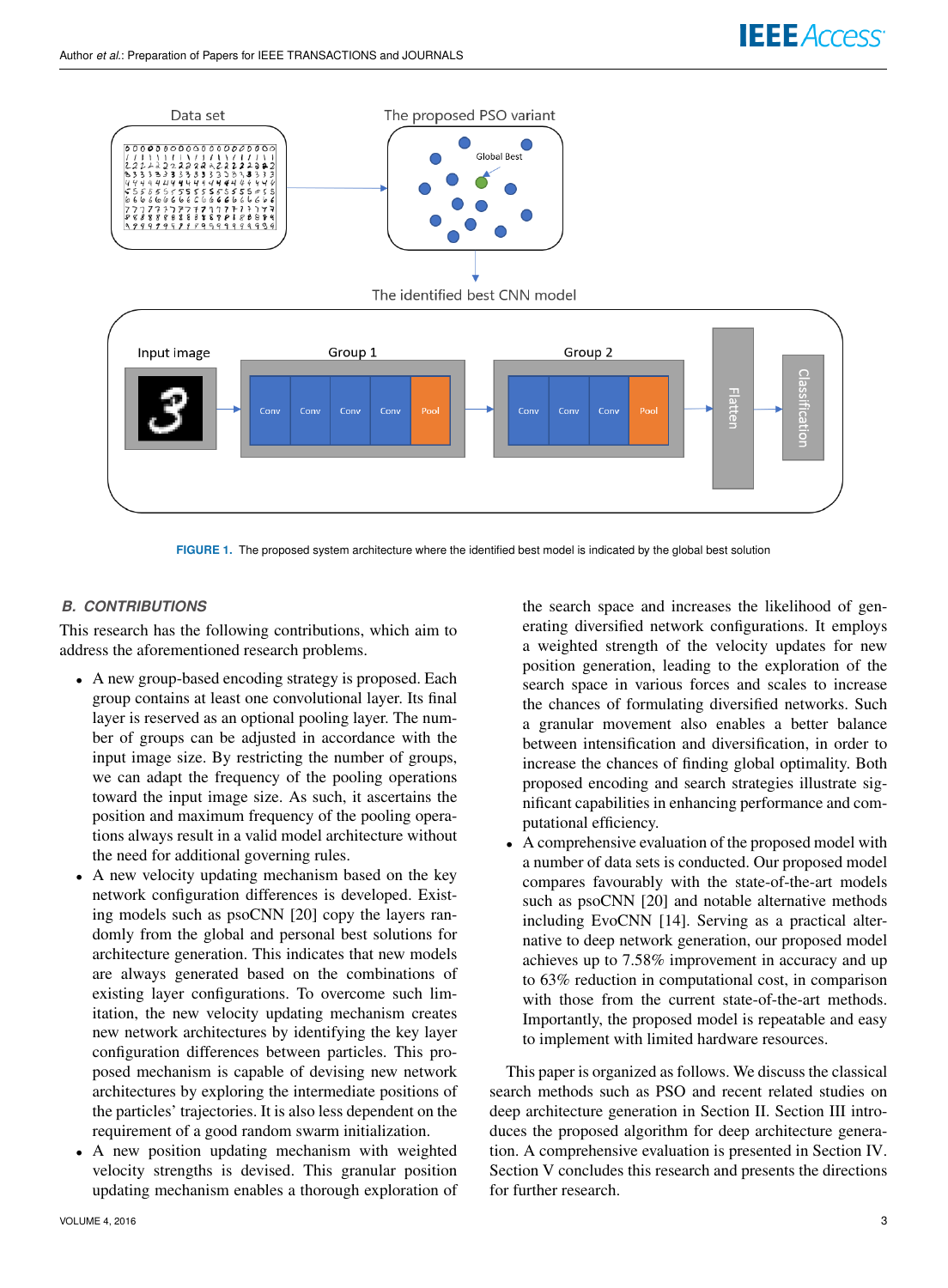## **II. RELATED STUDIES**

There are many recent applications of CNN models [22], e.g. detecting material defects in industrial settings [23] and addressing medical problems such as skin lesion segmentation [24], fall detection [25] and health monitoring [26] [27]. CNN models have also shown groundbreaking results in classifying handwritten digits [1]. Object localization models e.g. YOLO [28] [29], Fast R-CNN [30] and Faster R-CNN [31] and object segmentation methods e.g. Mask R-CNN [32] all make use of CNNs as the backbones to perform detection, localization and segmentation tasks. Advances in automated CNN architecture generation, therefore, have a significant impact in many domains.

Evolutionary algorithms such as PSO show superior search capabilities in solving diverse optimization problems. Related studies adapt the PSO algorithm to CNN architecture generation. Before discussing recent deep architecture generation methods, we first introduce the PSO algorithm.

Proposed by [19], PSO is a popular swarm intelligence algorithm which simulates natural social behaviours, e.g. bird flocking or fish schooling. The concept of PSO is to create a swarm of particles, where each particle explores a search space guided by the best-known position of the entire swarm,  $g_{best}$ , as well as its individual best experience,  $p_{best}$ . In each iteration, the particle position is updated by adding a velocity to the current position vector. The formula for velocity calculation can be divided into three main components, i.e. inertia, cognitive, and social components.

The inertia component shown in Equation 2 multiplies the current velocity  $V$  for particle  $i$  in the  $t$ -th iteration with a weight  $w$ , which controls the impact of the previous velocity on the new velocity calculation.

$$
inertia = wV_i^t \tag{2}
$$

The cognitive component shown in Equation 3 multiplies the distance between the current particle position  $X$  and its personal best solution  $P$  by a cognitive acceleration coefficient  $c_1$  as well as a random parameter  $r_1$ .

$$
cognitive = c_1 r_1 (P_i^t - X_i^t)
$$
\n(3)

Similarly, the social component shown in Equation 4 multiplies the distance between the current particle position  $X$  and the global best solution  $G$  by a social acceleration coefficient  $c_2$  and a random value  $r_2$ .

$$
social = c_2 r_2 (G^t - X_i^t) \tag{4}
$$

The acceleration coefficients  $c_1$  and  $c_2$  control the degrees at which a given position update is guided by the cognitive or social component. The complete velocity updating formula shown in Equation 5 produces the final velocity for the  $(t+1)$ th iteration.

$$
V_i^{t+1} = wV_i^t + c_1r_1(P_i^t - X_i^t) + c_2r_2(G^t - X_i^t)
$$
 (5)

The new position in the  $(t + 1)$ -th iteration is produced using Equation 6, based on the velocity yielded from Equation 5.

$$
X_i^{t+1} = X_i^t + V_i^{t+1}
$$
 (6)

In comparison with other optimization methods, PSO shows impressive search capabilities in solving single- and multi-objective optimization problems [33], [34], [35], [36]. It is also relatively easy in implementation and computation. Because of this, it has been widely adopted for optimizing CNN models [37] [38].

One of the first studies of applying PSO to CNN generation was IPPSO [13]. The IPPSO model adopts a flexible encoding scheme to address the limitation of the traditional PSO model where particles are required to have a fixed length. The encoding scheme is inspired by IP addressing and subnetting in computer network research. Specifically, an IP address strategy is used to represent the layer parameters as a series of bits. As an example, the kernel sizes within the search range between 1 and 8 are encoded into 3 bits, i.e. a kernel size of 1 is encoded as 001. A subnet is used to identify a layer type, i.e. a convolutional, pooling, or fully connected layer. Evaluated using a variant of the MNIST data set, i.e. MNIST-BI (MNIST with background images), IPPSO has achieved state-of-the-art performance. Experiments were reported as taking on average 2.5 hours to complete for each data set.

A novel PSO variant namely psoCNN [20] was introduced for deep architecture generation. Based on a selection criterion for position updating in a swarm, psoCNN selects the candidate layers from either the global or personal best solution. It outperforms several state-of-the-art models for architecture generation, including GA-based methods such as EvoCNN [14], PSO-based methods such as IPPSO [13], and reinforcement learning-based methods such as MetaQNN [21]. It also depicts a low computational cost. One weakness of psoCNN is that the particles are not able to fully explore a search space, as compared with case in the traditional PSO search operation. Instead, layers are copied from the personal and global best solutions directly which significantly reduces search diversity and increases the likelihood of being trapped in local optima.

Regardless of the search strategies, the bottleneck in optimizing CNN models is the considerable computational cost in fitness evaluation of the candidate models. Such a fitness evaluation procedure needs to be repeatedly performed over a significant number of times during the optimization process. Related studies such as [39] indicated that only 1.14% of the candidate models achieve good results, and 88% provide reasonable results, while the remaining illustrate poor performances. The study indicates that the majority of the computational cost has been spent evaluating less optimal networks during the search process. As such, a linear prediction model was proposed in [39] as the performance predictor of deep networks. Such techniques can be combined with any optimal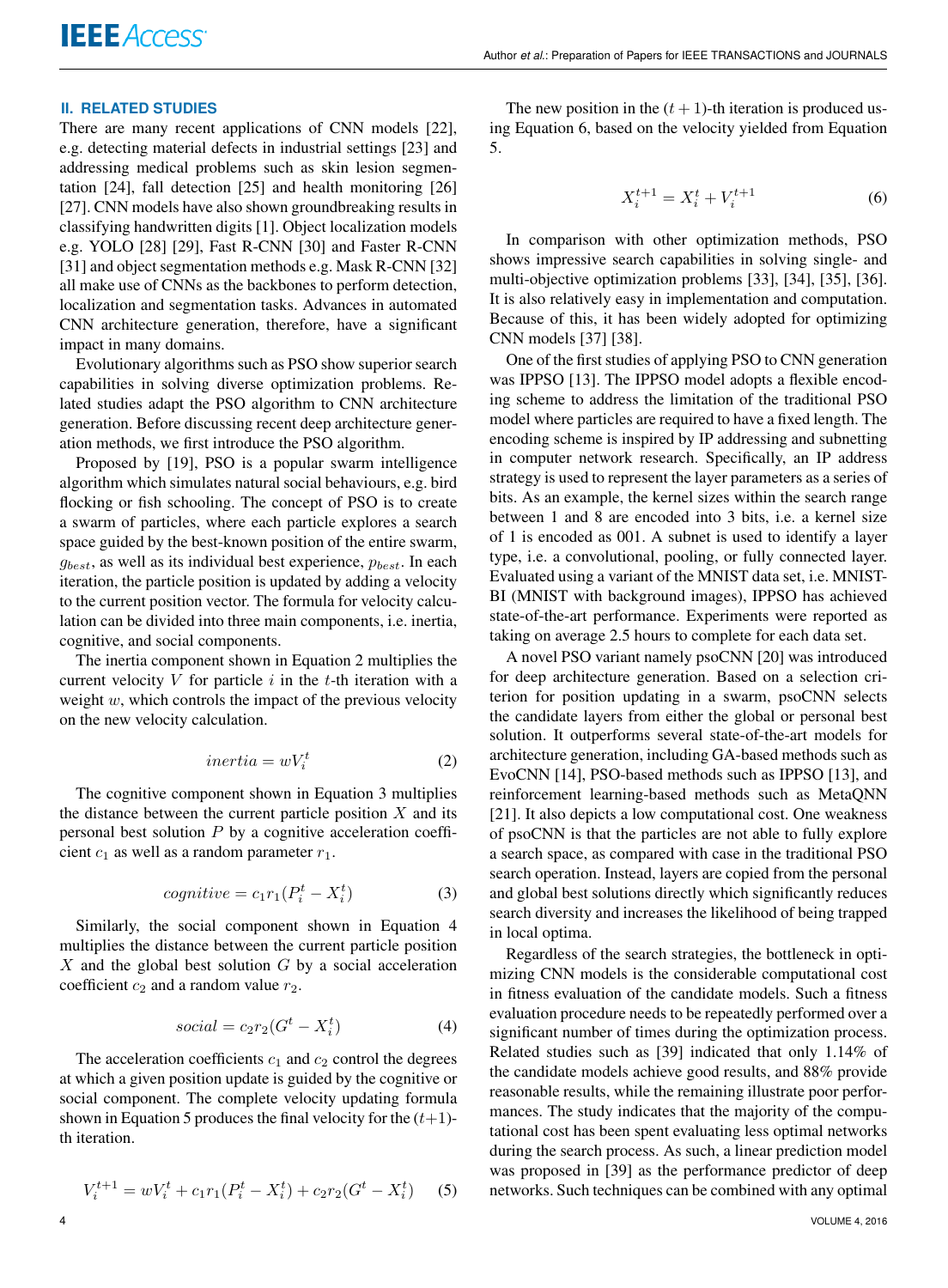architecture generation process to improve computational efficiency while effectively exploring the search process.

Recently, Sun et al. [40] proposed a GA-based deep architecture generation model, namely CNN-GA, to automatically devise networks for image classification. Since the GA-based optimization process commonly employs a fixed-length encoding strategy, where the length of chromosomes is fixed and must be specified beforehand, CNN-GA introduces a variable-length encoding operation to overcome this restriction. The encoding scheme considers both the skip blocks and pooling layers. A skip block contains two convolutional layers with fixed kernel sizes of 3x3 and 1x1, respectively, along with a skip connection. A binary tournament selection mechanism [41] is adopted, whereby two individuals are selected at random based on the fitness scores. A crossover operation is subsequently performed with respect to a random threshold. Mutations are conducted by adding, removing, or modifying layers. Evaluated using CIFAR-10 and CIFAR-100 data sets, CNN-GA outperforms several existing methods such as NASNet [42] and DARTS [43].

Another deep architecture generation model, namely Automatically Evolving CNN (AE-CNN), was proposed in [44]. For deep network generation, the AE-CNN model employs either a ResNet block [3] with three convolutional layers and skip connections, or a DenseNet block [45] with four convolutional layers and skip connections. The pooling layer is designed to perform mean and max-pooling using a 2x2 kernel. The computational cost of the search process is handled by introducing asynchronous computation and caching, which successfully reduces the cost of the fitness evaluation. Based on the CIFAR-10 and CIFAR-100 data sets, the proposed method is able to the reduce the computational cost from the 100 GPU days as required by MetaQNN [21] to 35 GPU days. However, their proposed strategies have not explored kernel sizes other than 3x3 in the convolutional layers.

Gao et al. [46] proposed a gradient-priority PSO algorithm for deep network generation for undertaking EEG-based emotion recognition. It addresses the efficiency limitations of automated architecture search in a high-dimensional search space. A hybrid model based on PSO and the gradient descent method is proposed for carrying out a weighted exploration in dimensions of greater importance. The method identifies the optimal settings of both the convolutional and pooling layers. To be specific, the kernel sizes and the number of output channels are optimized for the convolutional layers. For pooling layers, the optimal pooling types and the kernel sizes are identified. Instead of calculating the distance between the current particle and the global best solution, the model computes the maximum gradient position for each particle, which is subsequently used to accelerate the particle movement in the direction illustrating the most impact. The method achieves an impressive performance for deep network generation for emotion recognition in comparison with those from existing studies.

Within the family of neural architecture search (NAS) based algorithms, Kwasigroch et al. [47] aimed to reduce the

computational cost when generating CNN model architectures from scratch. A novel network morphism operation is combined with a greedy search algorithm (i.e. hill-climbing) for generating an optimal architecture in undertaking malignant melanoma classification. The search mechanism incrementally increases the model size over a number of iterations. Savings in the computational cost are achieved by inheriting the previously trained weights over to the new offspring. The architecture search initially constructs a base model. It consists of a 3x3 convolutional layer, followed by a maxpooling layer, a second 3x3 convolutional layer and finally a Sigmoid activation function. This base model is trained before multiple offspring solutions are created. The offspring networks are created by applying an operation to extend the parent model. The available extension methods include inserting new layers, altering the number of output channels on existing layers, or stacking two layers side by side and applying an addition or concatenation operation to the output of each layer. The offspring models are trained when training of the parent model is completed. The best offspring model from the current iteration is selected to become the parent for the next iteration. Impressive results are achieved. The entire search process requires 18 GPU hours, as compared with 38 GPU hours required by a related method reported in [44].

Wang et al. [48] proposed an efficient PSO model, namely EPSOCNN, for deep architecture generation. It employs the classical PSO algorithm to optimize a single network block only, i.e. a dense block, to accelerate the evolutionary process. Proposed in DenseNet [45], a dense block contains 3x3 convolutions and skip connections. Specifically, the EP-SOCNN model optimizes the number of output channels within a block using a widening factor, as well as the number of convolutional layers with a search range between 6 and 32 within a single block. Once the best dense block is found, a second-stage process progressively stacks the optimized dense block to identify the optimal number of blocks, in order to construct the final network. With fewer than 4 GPU days, EPSOCNN yields an error rate of 3.58% on the CIFAR-10 data set, with an improvement of 1.12% over that in [44]. Note the study conducted has been based on the optimization of an existing state-of-the-art network block.

There are also other related studies, such as [49] and [50], which adopt non-evolutionary techniques such as pruning to remove insignificant weights for devising deep networks.

# **III. THE PROPOSED APPROACH FOR DEEP ARCHITECTURE GENERATION**

We propose a novel PSO-based approach for deep architecture generation, which addresses the drawbacks of the existing methods. The proposed PSO variant incorporates a group-based encoding strategy as well as search operations motivated by network configuration variations and weighted velocity strengths to increase search diversity. Specifically, the proposed model employs a group-based encoding strategy to stimulate particle natural movement while guarding against invalid architectures. It also employs a novel particle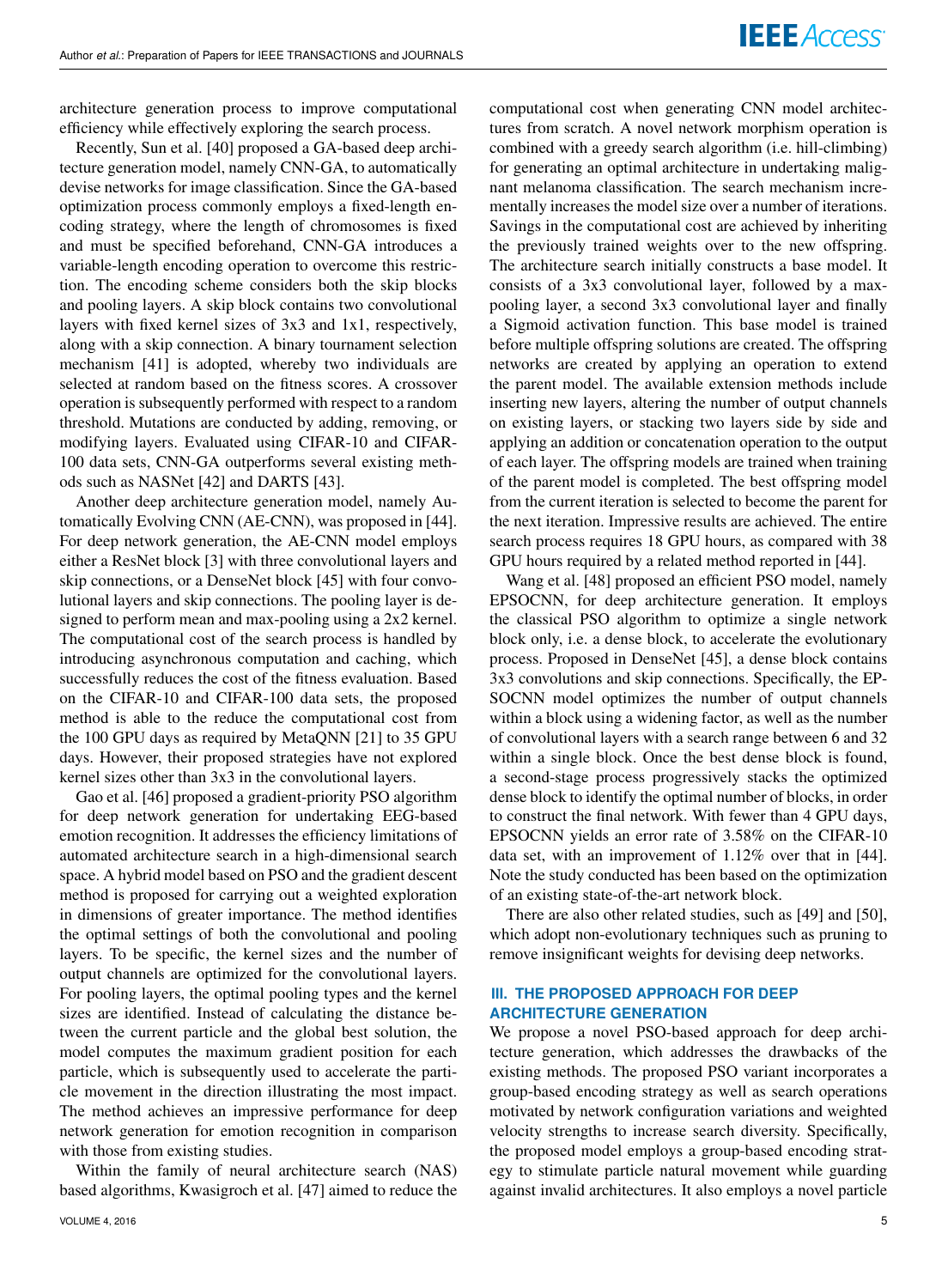distance computation strategy for calculating the differences between the current position of particle  $X$  and the global best  $g_{best}$  and personal best  $p_{best}$  solutions, respectively. Such a search strategy enables the swarm to thoroughly explore the search space between the particles and the local and global optimal signals, in an attempt to identify the network configuration gaps, therefore increasing the chances of achieving global optimality. To increase diversification, a new velocity updating mechanism is adopted to randomly select the layers from either the distance between X and  $g_{best}$ , or the distance between  $X$  and  $p_{best}$ . Moreover, the proposed model weights the strength of velocity updates to implement a granular movement to balance between exploration and exploitation.

The pseudo-code of the proposed PSO algorithm for deep architecture generation is illustrated in Algorithm 1. Firstly, the training and test sets are obtained for each image database. A swarm of particles is initialized, where the position of each particle presents a potential network architecture. The proposed PSO algorithm is used to evolve the architecture and parameter settings of deep networks based on the proposed search operations. Specifically, the particles explore the search space by using a new weighted position updating procedure. During fitness evaluation, each particle encoded position is converted into a CNN model, which is subsequently trained using the training data set. The average training entropy loss is used as the fitness score to update those of  $p_{best}$  and  $g_{best}$  accordingly, if the current solution is fitter. The best architecture is obtained based on the global best position identified during the search process. It is then fully trained using the training set with a comparatively larger training epoch, and tested using the unseen test set. We introduce each key proposed component in detail in the following subsections.

# *A. THE PROPOSED ENCODING STRATEGY*

A search space consists of all possible combinations of available settings including the number of layers and layer configurations. A particle represents one instance of a particular set of encoded settings which are used to describe a model architecture. The proposed encoding strategy adopts a group-based structure for describing a network, as shown in Fig. 2.

The underlying rational of the group-based encoding strategy is as follows. It is designed by embedding human knowledge to ensure that the convolutional layers will always be followed by optional pooling layers. The number of pooling layers can be adjusted in accordance with the input image size. In other words, the encoding process ensures that the position of the pooling layers and the frequency of pooling operations will be valid, corresponding to the input image size. It simplifies implementation and does not artificially disrupt the natural particle movement.

Specifically, a group contains a number of convolutional layers and an optional pooling layer. A network contains multiple groups to vary down-sampling, but is limited by  $g_{max}$  to ensure down-sampling does not occur too frequently. Algorithm 1 The proposed PSO-based deep architecture generation model

|     | 1: procedure PSO-BASED CNN MODEL GENERATION              |
|-----|----------------------------------------------------------|
| 2:  | Initialize training and test data sets                   |
| 3:  | Initialize a swarm population                            |
| 4:  | for (each $t$ iteration) do                              |
| 5:  | for (each particle $X$ in swarm) do                      |
| 6:  | Construct a new model based on the current               |
|     | particle position                                        |
| 7:  | $loss \leftarrow trainModel()$                           |
| 8:  | if $loss < p_{best}.fitness$ then                        |
| 9:  | $p_{best}.fitness \leftarrow loss$                       |
| 10: | Update the personal best position                        |
| 11: | end if                                                   |
| 12: | if $loss < g_{best}.fitness$ then                        |
| 13: | $g_{best}.fitness \leftarrow loss$                       |
| 14: | Update the global best position                          |
| 15: | end if                                                   |
| 16: | Update the particle position by using the pro-           |
|     | posed weighted position updating procedure               |
| 17: | end for                                                  |
| 18: | end for                                                  |
| 19: | Save $g_{best}$ and initialize the identified best model |
|     | based on $g_{best}$                                      |
| 20: | Train the final network using the training set and a     |

- larger training epoch
- 21: Test the final model with the unseen test set
- 22: Output the classification error rate
- 23: end procedure

The final group in a network is always followed by a fully connected layer for classification. This proposed group-based deep network generation strategy ensures all the formulated CNN models are valid whilst still providing sufficient flexibility for search space exploration without the requirement to specify the additional guarding rules.

In addition to the layer type, hyperparameter meta-data are encoded. In the case of a convolutional layer, we encode the kernel size as  $\{k \in \mathbb{R} | k_{min} \leq k \leq k_{max} \}$ , and the number of output channels as  ${c_{out} \in \mathbb{R} | out_{min} \le c_{out} \le out_{max}}$ . Pertaining to the pooling layers, we encode the pooling type as  $\{p_{type} \in \mathbb{R} | 0 \leq p_{type} \leq 1\}$ . We assign the type of the pooling layer according to the value of  $p_{type}$ . The types of pooling include the max and average poolings, or none in which case pooling is skipped. We assign different types of pooling based on a pre-determined threshold setting (see Section IV for detail).

Our proposed algorithm encodes the initial network depth as  $\{d \in \mathbb{R} | 1 \leq d \leq d_{max}\}$  which is subsequently split into groups. A network contains g groups where  $\{g \in \mathbb{R} | 1 \leq \}$  $g \le g_{max}$ . We initialize the number of convolutional layers in each group by setting  $l_{initial}$  using Equation 7 so that the initial number of layers is evenly distributed between groups. During the evolving process, the number of convolutional layers for each group is further optimized. The final layer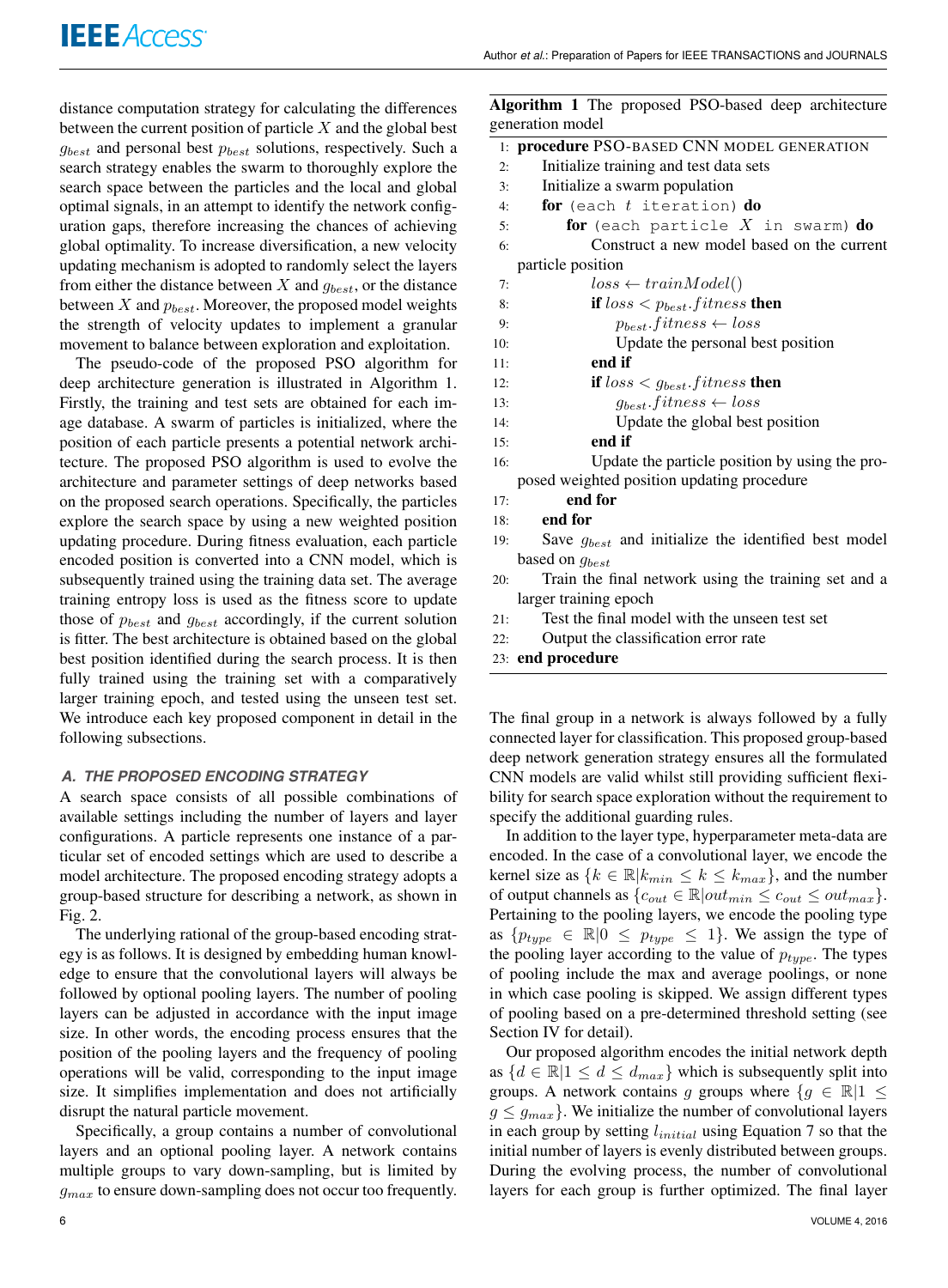

**FIGURE 2.** An example model containing two groups where each group contains convolutional layers and an optional final pooling layer

of a group is always a pooling layer, where the pooling type or whether pooling occurs is determined by the current value of  $p_{type}$ . As down-sampling halves the input dimension size, another key advantage of the proposed group-based method is that  $g_{max}$  can be set to reflect the dimension of the input images, thus ensuring down-sampling is omitted in situation that can cause the model to become invalid, mitigating the need for additional rules. In other words, we ensure the position and maximum frequency of the pooling always result in a valid model architecture without the need for complex governing rules such as those imposed by psoCNN, which interrupt the natural particle movements and complicate the implementation. In this research, we limit the number of groups to 2, owing to the input image size (i.e. 28x28). However, for data sets with larger images, the number of groups can be increased accordingly.

$$
l_{initial} = \frac{d}{g} \tag{7}
$$

As the final group is always followed by a fully connected layer, the model maps the output channel in the final network layer  $c_{out}$  to the number of target classes  $n_{class}$ automatically. The parameters optimized by the proposed PSO algorithm including their search ranges are provided in Table 1.

#### *B. INITIALIZATION*

A swarm consists of  $N$  particles initialized with randomly assigned positions. The first step of initialization is to randomly set the numbers of groups  $g$  and depth  $d$  for each particle. For each group, we initialize  $l$  convolutional layers according to Equation 7 with one pooling layer. Initializing a convolutional layer is performed by randomly assigning the kernel size k and the number of output channel  $c_{out}$ , respectively. The value of  $p_{type}$  is also randomly selected for the pooling layer.

#### *C. FITNESS EVALUATION*

When evaluating the fitness of a particle, we first construct a new model based on the hyperparameter settings for a given particle. We train the model on the training set for 1 epoch. Next, we compute the average loss of the Adam optimizer [51] during the training phase. This average training loss is used as the fitness score. The overall objective of the PSO algorithm during the optimization process is to minimise the average loss. The model with the most optimal network configuration is recommended as the global best solution. It is subsequently trained with a larger number of epochs using the training set and evaluated with the unseen test set for performance comparison.

#### *D. PARTICLE DISTANCE CALCULATION*

In the PSO algorithm, an individual particle  $X$  moves in the search space by following the personal and global best solutions. The calculation of the distance from the particle's personal best position  $p_{best}$ , and the distance from the global best position  $g_{best}$  is vital for search space exploration. We introduce the proposed position distance computation between two particles, as follows.

Particles often have different lengths owing to different architecture configurations. As such, on a group-by-group basis, the shallower group is padded to the same length by temporarily appending the empty layers. Once both particle lengths match, the distance of particle  $X2$  with respect to particle X1 defined as  $X1 - X2$  is calculated depending on the layer types. For the convolutional layers,  $X1 - X2$ is computed by subtracting the current values of  $k$  and  $c_{out}$ of  $X2$  from those of  $X1$  to return the distances represented as  $\Delta k$  and  $\Delta c_{out}$ . Two special cases exist. Specifically, if a convolutional layer of  $X1$  is empty, the output is empty. Conversely, if a convolutional layer of  $X2$  is empty, the configurations of the corresponding convolutional layer for X1 are copied. Pertaining to the pooling layer,  $X1 - X2$ is computed by subtracting the current value of  $p_{type}$  of  $X2$ , from that of  $X1$  to return the distance represented as  $\Delta p_{true}$ . Fig. 3 visually demonstrates the proposed distance computation mechanism between two particles, including the special and normal cases. The proposed particle difference computation mechanism is applied to the distance computation between the current particle and its personal and the global best solutions by replacing  $X1$  with  $p_{best}$  and  $g_{best}$ , respectively.

In comparison with the existing studies such as psoCNN [20], where the distance between two particles is yielded by directly copying the layer configurations from  $p_{best}$  or  $g_{best}$ , the proposed movement mechanism identifies the con-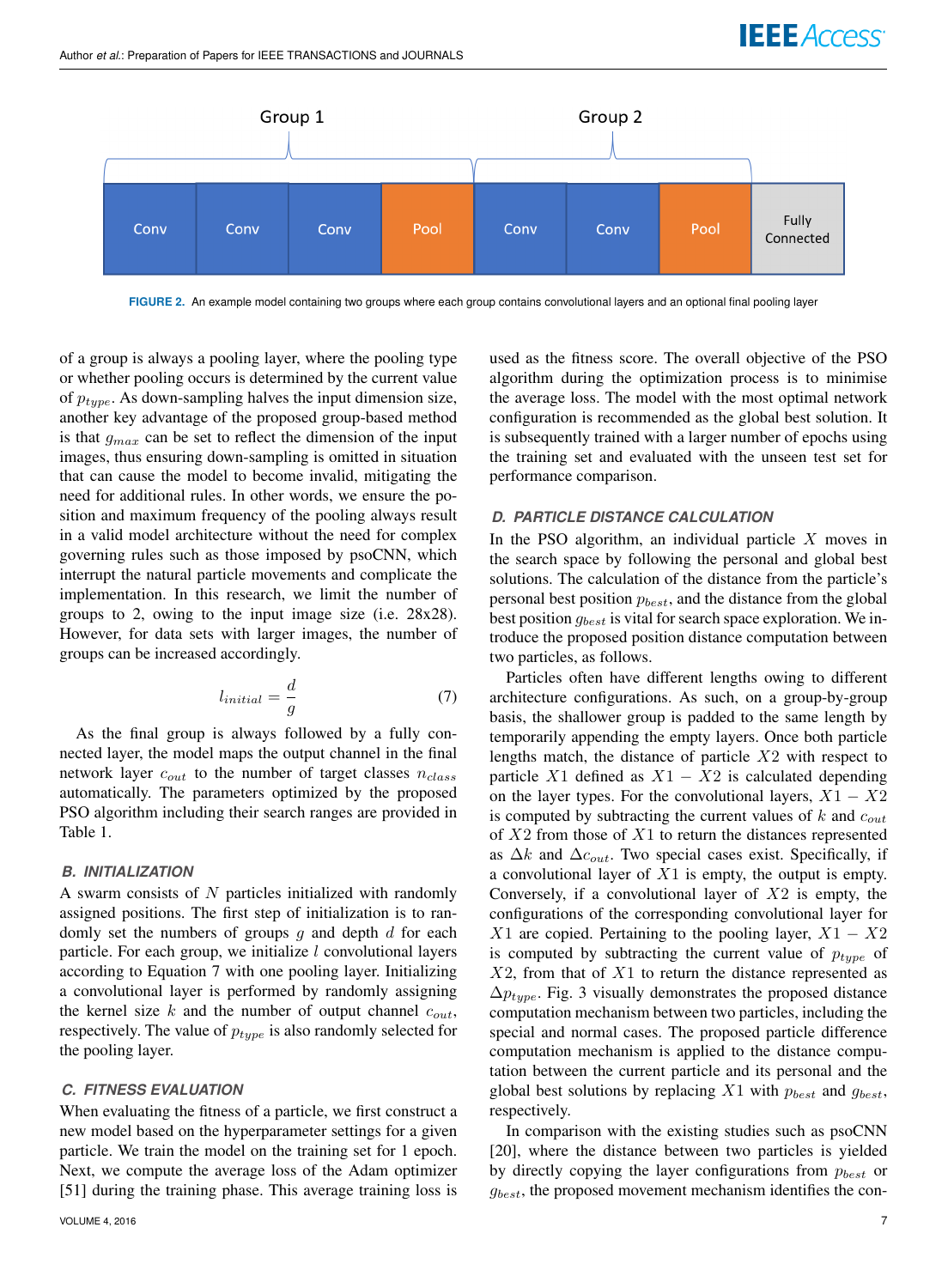| Laver       | <b>Parameter</b>             | Range                                                               |
|-------------|------------------------------|---------------------------------------------------------------------|
| Convolution | Kernel $k$                   | $\{k \in \mathbb{R}   k_{min} \leq k \leq k_{max}\}\$               |
|             | Number of channels $c_{out}$ | ${c_{out} \in \mathbb{R}  out_{min} \leq c_{out} \leq out_{max}}$   |
| Pooling     | Pooling type $p_{type}$      | $\{p_{type} \in \mathbb{R}   0 \leq p_{type} \leq 1\}$              |
| Depth       | Number of layers $l$         | Automatically optimized during the velocity update evolving process |

TABLE 1. The optimized network parameters and their corresponding search ranges. The settings of the search ranges adopted in our experiments are detailed in Section IV.

figuration variations between two particles as indicated in Fig. 4 and effectively explores the search space between the current particle and the local and global best solutions to avoid stagnation. In other words, the proposed strategy is able to devise new layer configurations, instead of inheriting the existing layer structures from  $p_{best}$  and  $g_{best}$  directly, in order to increase search diversity. Therefore, the resulting model is able to better explore the search space and attain global optimality. We explain how these position differences are used with respect to the velocity calculation in the next section.

#### *E. VELOCITY CALCULATION*

**IEEE** Access<sup>®</sup>

To calculate velocity  $V$ , we compute the distances of  $X$  with respect to  $p_{best}$  and  $g_{best}$ . Velocity is calculated for each group respectively using the proposed distance calculation mechanism. Fig. 4 illustrates an example for the distance calculation between the current particle and the personal and global best solutions.

Next, both resulting  $g_{best} - X$  and  $p_{best} - X$  distances are padded to the same length by temporarily appending the empty layers to the shallower group so that the same depth is achieved.

We iterate over  $m$  layers and choose whether to keep the resulting velocity calculation from  $g_{best} - X$  or  $p_{best} - X$  in the final velocity by generating a random number  $\{r \in \mathbb{R} | 0 \leq$  $r \leq 1$  and comparing it against a threshold  $\alpha$ . The resulting velocity for each element is determined using Equation 8, as shown in Fig. 5, where  $q$  represents the group number and  $m$  denotes the number of layers in each group. In addition, we set  $\alpha$ =0.5 to best match the setting of [20], in order to facilitate a direct comparison with the existing methods.

$$
V_m^g = \begin{cases} p_{best\_m}^g - X_m^g & \text{if } r \le \alpha, \\ g_{best\_m}^g - X_m^g & \text{otherwise} \end{cases}
$$
 (8)

#### *F. PARTICLE UPDATE*

Velocity  $V$  obtained from the process is subsequently used to update the position of particle  $X$ . To facilitate a thorough exploration of the search space as well as increase the likelihood of generating more diversified layer configurations, we adopt a weighted velocity strength for position updating. Specifically, unlike the original PSO algorithm where the full velocity is used for position updating, as indicated in Equation 6, we adopt a weighting factor  $\beta$  to apply partial velocity for new position generation in the  $(t + 1)$ -th iteration. The proposed position updating formula is defined in Equation 9.

$$
X^{t+1} = \beta V + X^t \tag{9}
$$

where  $\beta$  is the weighting factor used to control the degree at which the position of a particle is changed with respect to the velocity. We set  $\beta$ =0.5 in Equation 9 based on trial-anderror. Moreover, position updates with respect to the kernel size  $k$  are bound purely by  $k_{min}$ . Likewise, position updates with respect to the number of channels  $c_{out}$  are bound only by  $out_{min}$ , in order to ensure the values remain valid. Such a position updating mechanism provides a granular and thorough exploration of the search space to increase the likelihood of finding global optimality and avoiding being trapped in local optima.

#### **IV. EXPERIMENTAL STUDIES**

In our experimental studies, we initialize a swarm of 20 particles, a maximum of 10 iterations, and the settings in Table 2, for identifying the optimal network configuration. The proposed model is implemented using PyTorch v1.5 [52]. During the optimization process, we train each model recommended by each particle for 1 epoch with a mini-batch size of 64. We adopt the cross-entropy loss as the fitness criterion and Adam as the optimizer with a learning rate of 0.001. The final best model indicated by the global best solution is re-trained for 100 epochs using the training set, which is subsequently evaluated using the test set.

All convolutions are performed with the same convolution formulation where padding is applied to the input to ensure matching between the input and output dimensions. Each convolution within the CNN, except for the first one, is preceded with a dropout layer with a dropout probability of 0.5. A convolutional layer is always followed by batch normalisation [53] and a ReLu activation function [54]. For the pooling operations, we adopt a non-overlapping  $2x2$ pooling mechanism. The final layer of each yielded model is a fully connected layer, which maps the outputs of the final convolutional layer to the number of classes of the respective data set.

#### *A. ALGORITHM PARAMETER SETTINGS*

We adopt the settings shown in Table 2. The values and constraints in Table 2 are manually selected to best match those proposed in [20], in order to facilitate a direct comparison between the competing methods. As an example, the  $\alpha$ parameter in Equation 8 is used as the threshold to determine if each dimension of the new velocity is generated using the position difference from the personal or global best solution.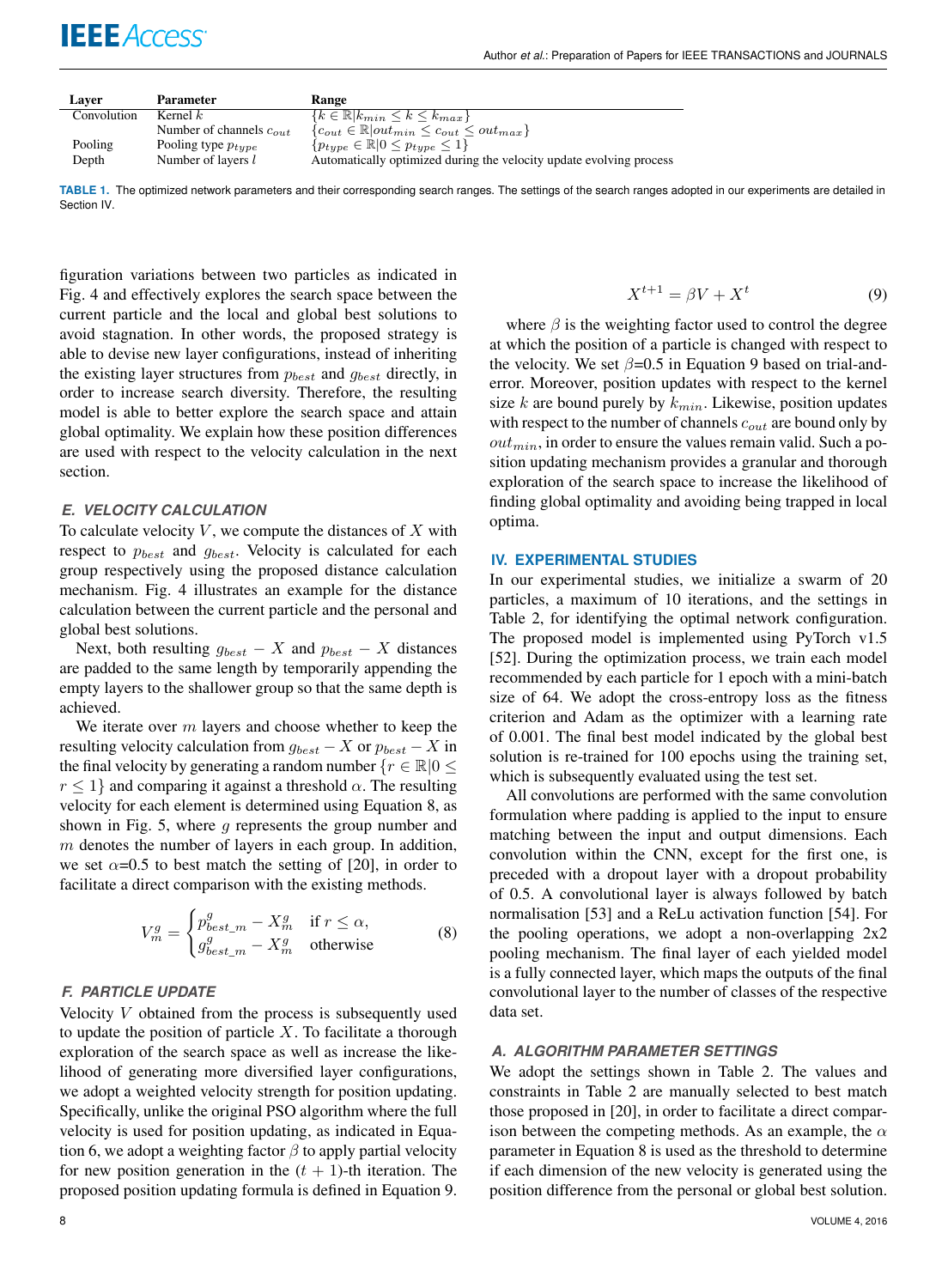

**FIGURE 3.** Distance between particles calculated as  $X1 - X2$ 



**FIGURE 4.** Distance calculation between particle  $X$  and  $p_{best}$  and  $g_{best}$  respectively

ments, we adopt  $\beta$ =0.5 in Equation 9 based on manual trialand-error.  $\beta$  is the weight factor used to control the degree at which the position of a particle is changed with respect to the velocity. We set  $\beta$ =0.5 in Equation 9 to determine the effects of the updated velocity for new position generation. As the benchmark data sets used have a size of 28x28, we set  $g_{max} = 2$  so that down-sampling does not cause the dimension to reduce below 8x8. Moreover, the pooling parameter,  $p_{true}$ , is optimized during the optimization process as shown

| <b>Name</b> | <b>Description</b>                 | <b>Value Used</b> |
|-------------|------------------------------------|-------------------|
| $k_{min}$   | Minimum kernel size                | 3                 |
| $k_{max}$   | Maximum kernel size                |                   |
| $out_{min}$ | Minimum number of channels         | 3                 |
| $out_{max}$ | Maximum number of channels         | 256               |
| $d_{max}$   | Maximum depth                      | 20                |
| $g_{max}$   | Maximum number of groups           | 2                 |
| $\alpha$    | Layer selection boundary threshold | 0.5               |
| ß           | Weighting factor                   | 0 ና               |

**TABLE 2.** Algorithm settings and the search space used in our experiments. We adopt the settings to closely match those of existing studies [20] so that a fair comparison can be made.

We set  $\alpha$ =0.5 to best match the setting adopted by psoCNN [20] to ensure a fair comparison. Such a setting (i.e.  $\alpha$ =0.5) gives an equal consideration of the position difference from both best solutions as a reasonable trade-off. In our experi-

in Table 1. It has the search range of [0, 1]. Equation 10 is used to define the pooling type according to the optimized value of  $p_{type}$ .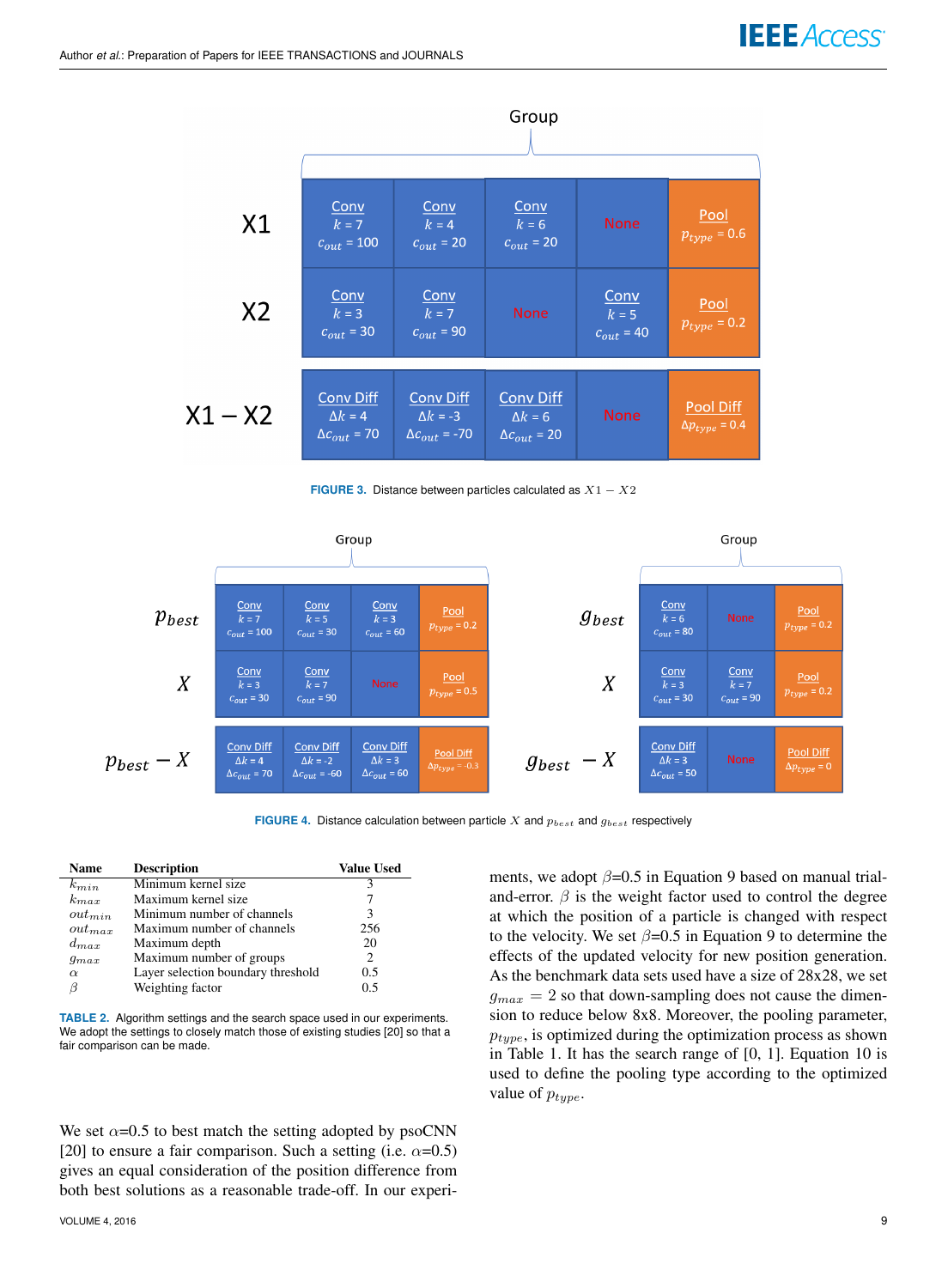

**FIGURE 5.** Calculating the final velocity by picking at random from  $p_{best} - X$  or  $g_{best} - X$ 

$$
pooling = \begin{cases} NoPooling & \text{if } p_{type} \le 0.33, \\ AvePooling & \text{if } p_{type} > 0.33 \& p_{type} \le 0.66, \\ MaxPooling & \text{otherwise} \end{cases}
$$
(10)

# *B. BENCHMARK MODELS*

A number of hand-crafted networks and deep architecture generation methods are employed for performance comparison. In particular, several PSO-based algorithms are used in our experiments. As an example, IPPSO [13] is adopted which employs a test methodology consisting of 20 particles over 10 iterations constrained to a maximum of 9 convolutional layers and 3 fully connected layers.

Another state-of-the-art PSO-based architecture generation method, i.e. psoCNN [20], is also selected for comparison. It adopts a test methodology consisting of 20 particles optimized over 10 iterations. The search space constraints include a kernel size between 3x3 and 7x7 inclusive, a maximum of 256 channels and an upper limit of 20 layers comprising a combination of convolutional, pooling and fully connected layers. During the training phase, each candidate model is trained for 1 epoch using the Adam optimizer, where the swarm objective is to minimise the average loss.

In addition to PSO-based approaches, we select the GA-based EvoCNN [14] model as another method for performance comparison. EvoCNN employs the selection, crossover and mutation operators for CNN architecture generation. It generates offspring chromosomes from an initial parent pool size of 100. The variable-length gene encoding strategy is used to represent the CNN architectures with diverse lengths where convolutional, pooling and fully connected layers are embedded.

Moreover, MetaQNN [21] is used for performance comparison. It is a meta-modeling algorithm based on reinforcement learning for generating high-performing CNN architectures. Finally, three variants of the LeNet model [1] are also adopted as examples of hand-crafted networks for performance comparison. We select LeNet-1 which contains twelve convolutional layers, two average pooling layers and one linear layer, LeNet-4 which contains twenty convolutional layers, two average pooling layers and two linear layers, and LeNet-5 which contains twenty-two convolutional layers, two average pooling layers and three linear layers.

#### *C. DATA SETS*

We employ a total of eight well-known benchmark data sets for performance comparison, namely Rectangles, Rectangles-I, Convex, MNIST, and four MNIST variant data sets. These data sets are selected to aid direct comparison between the proposed method and the aforementioned recent models. Specifically, the MNIST data set [1] contains images of handwritten digits ranging from 0 to 9, with sizenormalized and centered. The data set consists of 60,000 training and 10,000 test samples.

We also employ several MNIST variant data sets for evaluation. These data sets are comparatively more challenging owing to the additional distraction factors. As an example, MNIST-RD [55] comprises rotated MNIST digits, while MNIST-RB [55] contains MNIST digits with random background. MNIST-BI [55] consists of MNIST digits against background images, while MNIST-RD+BI [55] contains rotated MNIST digits against background images.

In addition to MNIST and its variant data sets, other additional data sets adopted for comparison include Convex [55], Rectangles [55], and a variant of Rectangles, i.e. Rectangles-I [55], which consists of rectangles against image backgrounds.

Table 3 provides a summary of the aforementioned data sets.

```
D. RESULTS
```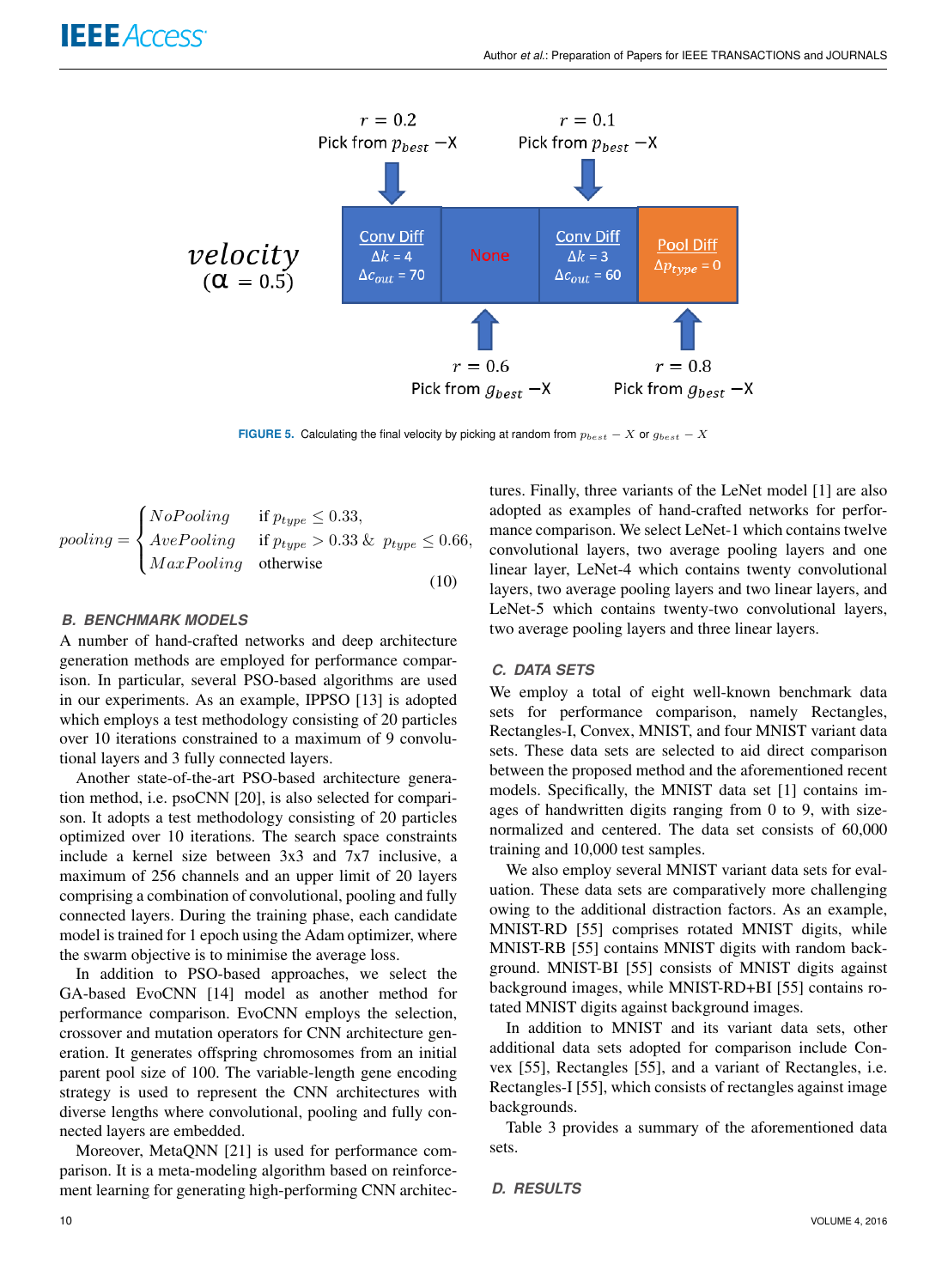#### Author *et al.*: Preparation of Papers for IEEE TRANSACTIONS and JOURNALS

| Data set        | <b>Description</b>                                | <b>Classes</b> | <b>Training Samples</b> | <b>Test Samples</b> |
|-----------------|---------------------------------------------------|----------------|-------------------------|---------------------|
| <b>MNIST</b>    | Handwritten digits                                | 10             | 60,000                  | 10,000              |
| <b>MNIST-RD</b> | MNIST with rotated digits                         | 10             | 12.000                  | 50,000              |
| <b>MNIST-RB</b> | MNIST with random backgrounds                     | 10             | 12.000                  | 50,000              |
| <b>MNIST-BI</b> | MNIST with background images                      | 10             | 12.000                  | 50,000              |
| MNIST-RD+BI     | MNIST with rotated digits and background images   | 10             | 12.000                  | 50,000              |
| Rectangles      | Rectangle border shapes                           | າ              | 12.000                  | 50,000              |
| Rectangles-I    | Rectangle border shapes against image backgrounds | 2              | 12,000                  | 50,000              |
| Convex          | Convex shapes                                     |                | 8,000                   | 50,000              |

**TABLE 3.** A summary of the data sets used in our experiments, all of which have an input size of 28 x 28 x 1

#### 1) Performance Comparison with Existing Studies

Table 4 presents the experimental results for eight data sets. For the three LeNet models, i.e. LeNet-1, LeNet-4 and LeNet-5, the results for the MNIST data set are taken from the original publication [1]. We conduct experiments using the three LeNet models for the remaining data sets and present the results in Table 4. For all other benchmark methods, i.e. MetaQNN [21], EvoCNN [14], IPPSO [13] and psoCNN [20], we provide the results reported in their original studies, in order to ensure a fair comparison.

The last two rows in Table 4 present the mean classification error rate achieved by the proposed method over 10 runs, as well as the best result from the 10 runs, for each data set. The remaining rows are the mean and best error rates reported by the compared methods. The results in which the proposed method outperforms the competitors are highlighted in bold. As illustrated in Table 4, our proposed approach achieves a superior performance, indicated by a reduction in the error rates reported across nearly all the test data sets in comparison with all the baseline models, with the same swarm size, iterations and constrains. In addition, psoCNN is the best performing baseline method across all data sets. In Table 5, we compare the error rates of our proposed model against those of psoCNN [20], to clearly indicate performance improvements.

MNIST represents a relatively simple benchmark data set with limited room for improvement. The networks devised by our proposed method achieve a mean error rate of 0.38% for MNIST, which is an improvement of 0.06% as compared with those from the networks yielded by psoCNN. The best CNN model devised by our proposed method achieves the best error rate of 0.35%, which is within a reasonable error margin as compared with the best error rate of 0.32% from psoCNN.

With respect to the MNIST-RD data set, the psoCNN method obtains a mean error rate of 6.42%. Our method produces a mean error rate of 3.9%, which illustrates an improvement of 2.52%. The devised best network achieves the best error rate of 3.23%, outperforming the best model from psoCNN by 0.35%.

Moreover, for MNIST-RB, again psoCNN is the leading baseline method with a mean error rate of 2.53%. Our proposed method yields a mean error rate of 1.88%, and outperforms psoCNN by 0.65%.

For the MNIST-BI data set, our devised networks achieve

a mean error rate of 2.46%. The psoCNN model achieves a slightly better performance with a mean error rate of 2.4%.

**IEEE** Access

For MNIST-RD+BI, our generated networks achieve a mean error rate of 13.4%, which shows a significant improvement of 7.58% over the mean result of 20.98% obtained by the networks devised by psoCNN. Our identified best network also produces the best error rate of 11.61%, and outperforms that yielded by psoCNN by 2.67%.

For the Rectangles data set, our approach achieves the mean and best error rates of 0%. This indicates that our approach is able to devise 10 CNN networks, all of which achieve a 100% accuracy rate. On the other hand, psoCNN and EvoCNN obtain the mean error rates of 0.34% and 0.01%, respectively.

For the Rectangles-I data set, our optimized networks achieve a mean error rate of 1.57%, and outperform those generated by psoCNN by 2.37%. Moreover, our identified best CNN model achieves the best error rate of 1.01%, which shows an improvement of 1.21% as compared with the best network yielded by psoCNN.

For the Convex data set, our generated CNN models achieve a mean error rate of 1.63%, which outperforms those produced by psoCNN by 2.27%.

We subsequently conduct a convergence curve comparison between the proposed model and psoCNN. Fig. 6 plots the mean entropy loss scores of the  $g_{best}$  solutions for both methods in the training stage over 10 runs with respect to all data sets. Our proposed model illustrates a faster reduction in loss and continuous improvements in subsequent iterations as compared with those of psoCNN. As an example, for the MNIST-RD+BI data set, the mean loss of psoCNN flattens after iteration 4. Comparatively, our proposed model continues to achieve improvements until iteration 8. In short, our model shows faster convergence rates in comparison with those of psoCNN pertaining to the architecture search for all the data sets.

# 2) Effectiveness of the Proposed Encoding and Search **Strategies**

To further indicate the effectiveness of the proposed encoding and search strategies, we conduct experiments using purely the proposed encoding strategy as well as the overall proposed model. Specifically, Table 6 illustrates the mean results of our model (1) with only the proposed encoding strategy, and (2) with both the proposed encoding and search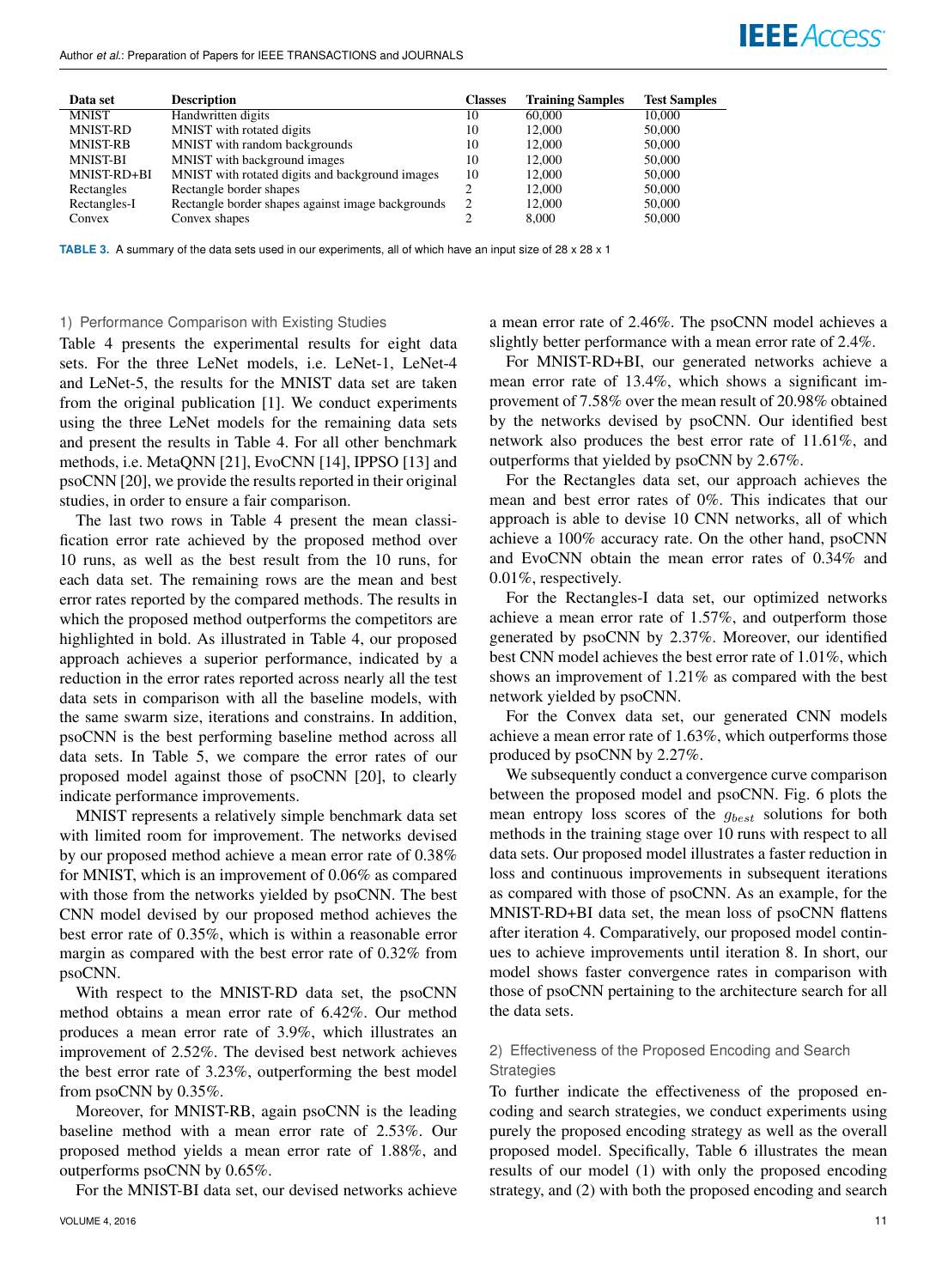

| Model                      | <b>MNIST</b> | <b>MNIST-RD</b>          | <b>MNIST-RB</b>                      | <b>MNIST-BI</b>                   | <b>MNIST-RD+BI</b> | <b>Rectangles</b> | <b>Rectangles-I</b> | <b>Convex</b> |  |
|----------------------------|--------------|--------------------------|--------------------------------------|-----------------------------------|--------------------|-------------------|---------------------|---------------|--|
| Hand-crafted architectures |              |                          |                                      |                                   |                    |                   |                     |               |  |
| LeNet-1                    | 1.70% [1]    | 19.3%                    | 7.50%                                | 9.80%                             | 40.06%             | 0.08%             | 16.92%              | 10.61%        |  |
| LeNet-4                    | $1.10\%$ [1] | 11.79%                   | 6.18%                                | 8.96%                             | 33.83%             | 0.05%             | 16.09%              | 8.39%         |  |
| LeNet-5                    | $0.95\%$ [1] | 11.10%                   | 5.99%                                | 8.70%                             | 34.64%             | $0.07\%$          | 12.48%              | 8.40%         |  |
|                            |              |                          |                                      | Reinforcement learning techniques |                    |                   |                     |               |  |
| MetaONN (best) [21]        | $0.44\%$     |                          |                                      |                                   |                    |                   |                     | ۰             |  |
|                            |              |                          | Evolutionary optimization techniques |                                   |                    |                   |                     |               |  |
| EvoCNN (best) [14]         | 1.18%        | 5.22%                    | 2.80%                                | 4.53%                             | 35.03%             | 0.01%             | 5.03%               | 4.82%         |  |
| EvoCNN (mean) [14]         | 1.28%        | 5.46%                    | $3.59\%$                             | 4.62%                             | 37.38%             | 0.01%             | 5.97%               | 5.39%         |  |
| IPPSO (best) [13]          | 1.13%        |                          |                                      |                                   | 33%                |                   |                     | 8.48%         |  |
| IPPSO (mean) $[13]$        | 1.21%        | $\overline{\phantom{a}}$ | ۰.                                   |                                   | 34.50%             | ۰.                |                     | 12.06%        |  |
| $posCNN$ (best) [20]       | $0.32\%$     | 3.58%                    | 1.79%                                | 1.90%                             | 14.28%             | 0.03%             | $2.22\%$            | 1.70%         |  |
| posCNN (mean) [20]         | $0.44\%$     | 6.42%                    | 2.53%                                | 2.40%                             | 20.98%             | 0.34%             | 3.94%               | 3.90%         |  |
| Our system                 |              |                          |                                      |                                   |                    |                   |                     |               |  |
| ours (best)                | $0.35\%$     | $3.23\%$                 | 1.8%                                 | $2.2\%$                           | 11.61%             | $0\%$             | $1.01\%$            | $1.36\%$      |  |
| ours (mean)                | $0.38\%$     | $3.9\%$                  | $1.88\%$                             | 2.46%                             | $13.4\%$           | $0\%$             | $1.57\%$            | $1.63\%$      |  |

**TABLE 4.** Experimental results compared against various benchmark methods in terms of error rates. Results in bold indicating a reduction in error rate when compared with the benchmark methods. For the LeNet models, we report the results for MNIST taken from the original study [1] alongside our own results for the remaining data sets. The results of MetaQNN, EvoCNN, IPPSO and psoCNN are extracted from their original studies, i.e. [21], [14], [13] and [20], respectively.

| Model                   | MNIST        | <b>MNIST-RD</b> | <b>MNIST-RB</b> | <b>MNIST-BI</b> | <b>MNIST-RD+BI</b> | Rectangles   | <b>Rectangles-I</b> | Convex       |
|-------------------------|--------------|-----------------|-----------------|-----------------|--------------------|--------------|---------------------|--------------|
| ours (best)             | $0.35\%$     | $3.23\%$        | .8%             | $2.2\%$         | 11.61%             | $0\%$        | 1.01 $\%$           | 1.36%        |
| ours (mean)             | $0.38\%$     | 3.9%            | $.88\%$         | 2.46%           | 13.4%              | 0%           | $1.57\%$            | 1.63%        |
| $posCNN$ (best) [20]    | $0.32\%$     | 3.58%           | $1.79\%$        | .90%            | 14.28%             | $0.03\%$     | 2.22%               | 1.70%        |
| $posCNN$ (mean) [20]    | $0.44\%$     | $6.42\%$        | 2.53%           | 2.40%           | 20.98%             | $0.34\%$     | $3.94\%$            | $3.90\%$     |
| error difference (best) | $0.03\%(+)$  | $0.35\%$ (-)    | $0.01\%(+)$     | $0.30\%(+)$     | $2.67\%$ (-)       | $0.03\%$ (-) | $1.21\%$ (-)        | $0.34\%$ (-) |
| error difference (mean) | $0.06\%$ (-) | $2.52\%$ (-)    | $0.65\%$ (-)    | $0.06\%(+)$     | $7.58\%$ (-)       | $0.34\%$ (-) | $2.37\%$ (-)        | $2.27\%$ (-) |

**TABLE 5.** The mean error rates over 10 runs for the proposed method and psoCNN [20], along with the performance differences between the two methods (where the (-) symbol indicates that the proposed model is better and the (+) symbol indicates that the proposed model is worse).

| Model                         | MNIST    | <b>MNIST-RD</b> | <b>MNIST-RB</b> | <b>MNIST-BI</b> | <b>MNIST-RD+BI</b> | Rectangles | Rectangles-I | Convex   |
|-------------------------------|----------|-----------------|-----------------|-----------------|--------------------|------------|--------------|----------|
| $posCNN$ (best) [20]          | 0.32%    | 3.58%           | .79%            | $.90\%$         | 14.28%             | $0.03\%$   | $2.22\%$     | 1.70%    |
| $posCNN$ (mean) [20]          | 0.44%    | $6.42\%$        | 2.53%           | 2.40%           | 20.98%             | $0.34\%$   | 3.94%        | 3.90%    |
| ours (best) encoding $+$ copy | $0.36\%$ | $3.32\%$        | 2.07%           | $2.44\%$        | 15.68%             | $0.02\%$   | 1.58%        | $1.47\%$ |
| ours (mean) encoding $+$ copy | 0.42%    | 4.76%           | 2.25%           | $3.43\%$        | 18.00%             | $0.47\%$   | 2.30%        | 1.94%    |
| ours (best)                   | $0.35\%$ | 3.23%           | $.8\%$          | $2.2\%$         | 11.61%             | $0\%$      | $1.01\%$     | 1.36%    |
| ours (mean)                   | 0.38%    | $3.9\%$         | $.88\%$         | 2.46%           | 13.4%              | $0\%$      | $.57\%$      | 1.63%    |

**TABLE 6.** Result comparison between our model using the encoding strategy only, and our model using both encoding and search strategies, over 10 runs.

| Model                             | MNIST  | <b>MNIST-RD</b> | <b>MNIST-RB</b> | <b>MNIST-BI</b> | <b>MNIST-RD+BI</b> | <b>Rectangles</b> | <b>Rectangles-I</b> | Convex |
|-----------------------------------|--------|-----------------|-----------------|-----------------|--------------------|-------------------|---------------------|--------|
| $psoCNN$ (mean) [20]              | 276    |                 | 49              | 56              | 43                 |                   | 46                  | 33     |
| ours (mean) encoding $+$ copy     | 268    | 43              | 44              | 29              | 29                 |                   | 42                  | 30     |
| Speed improvement encoding + copy | $-3%$  | $-9\%$          | $-10%$          | $-48%$          | $-33%$             | $-49%$            | -8%                 | $-6\%$ |
| ours (mean)                       | 192    | 22              | 23              | 21              | 26                 |                   | 33                  | 29     |
| <b>Speed improvement</b>          | $-30%$ | $-53%$          | $-53%$          | $-63%$          | $-40%$             | $-61%$            | $-29%$              | $-11%$ |

**TABLE 7.** The mean search time in minutes of our experiments using (1) purely the proposed encoding strategy, and (2) the overall proposed model for the training and search phase over 10 runs and their corresponding improvements against those of psoCNN. The (-) symbol indicates that the proposed strategies are better in computational costs. All experiments have been conducted using one NVIDIA GeForce RTX 2080Ti consumer GPU.

mechanisms, over a set of 10 runs. The results from the proposed encoding strategy only are shown in rows 3 and 4 in Table 6. When evaluating the encoding strategy in isolation, we adopt the same copying strategy of psoCNN [20] as the search operations. Specifically, we copy the layers randomly from either the global or personal best position using the same decision boundary setting of  $\alpha = 0.5$ , as that used in psoCNN. When using the proposed encoding strategy only, the results indicate a reduction of the mean error rates for 6 out of 8 data sets, as compared with those of psoCNN,

as presented in Table 6. Furthermore, the results indicate a further improvement across all 8 data sets when both the proposed encoding and search strategies are combined, as illustrated in rows 5 and 6 in Table 6. This clearly ascertains the capability of the proposed search mechanisms in enhancing the performance over and above the improvements from adopting only the proposed encoding strategy.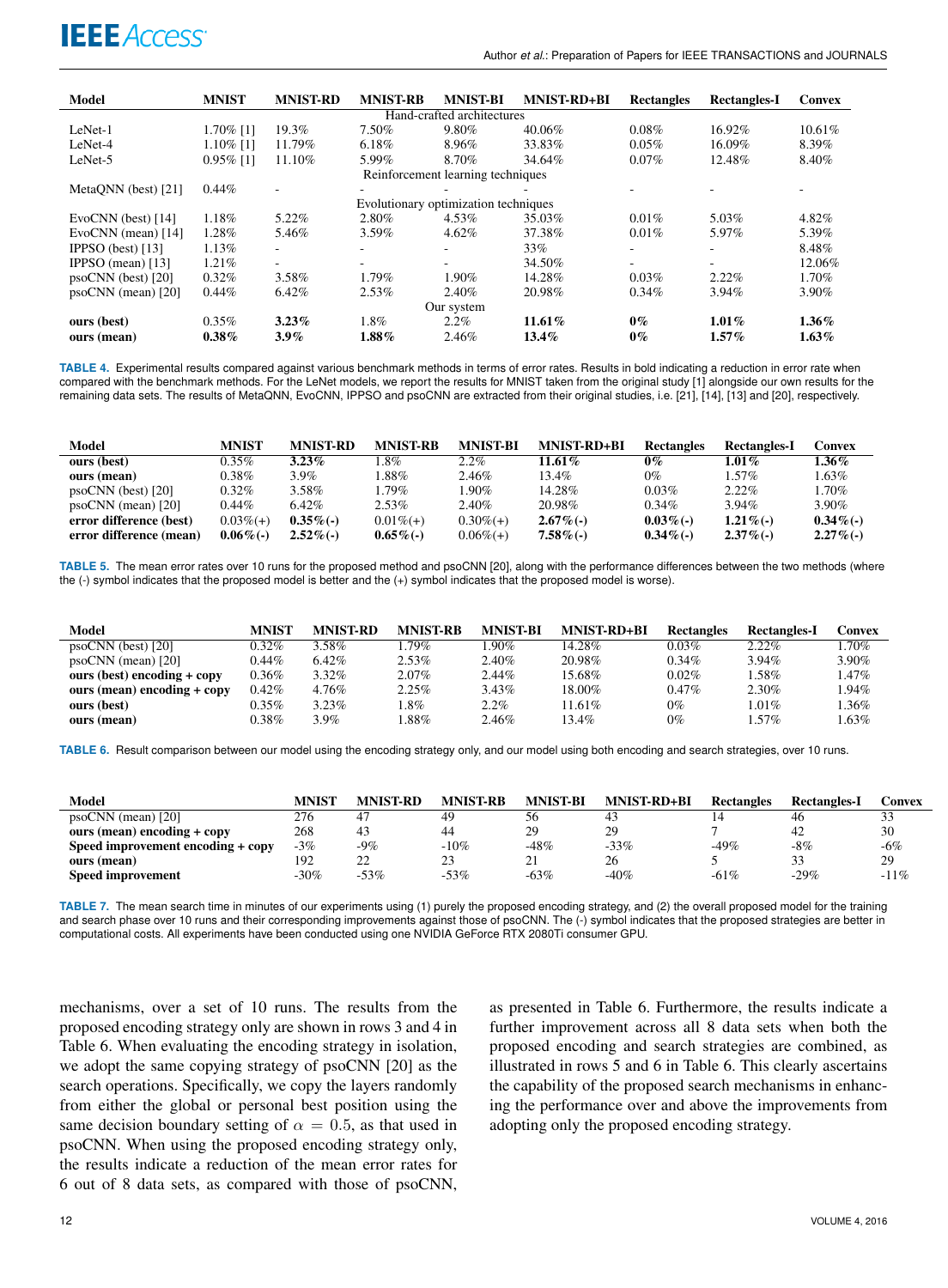#### 3) Computational Cost Comparison

We present a computational cost comparison for the architecture search during the training stage between the proposed model and psoCNN over 10 runs in Table 7. To indicate the effectiveness of the proposed strategies in reducing the computational cost, we present the mean search time (in minutes) using (1) solely the proposed encoding strategy, and (2) the overall proposed model. Our model and psoCNN adopt the same experimental settings, i.e., with the mean training entropy loss as the fitness score and a training epoch of one. In addition, we use the same swarm size of 20, and the same maximum iteration cycle of 10 so that the search duration of all methods can be compared directly and fairly. All the experiments are conducted using one NVIDIA GeForce RTX 2080Ti consumer GPU.

When evaluating the encoding strategy only, we employ the same copying search operation as that of psoCNN. We report the mean computational costs of our model using purely the encoding strategy in row 2 and its cost reduction against those of psoCNN in row 3. As indicated in Table 7, our model with purely the encoding strategy illustrates enhanced computational efficiency in comparison with those of psoCNN for all data sets. This is owing to the initialization of the swarm with valid and comparatively reasonable network architectures using the proposed encoding strategy that are able to accelerate the search process. In addition, we report the mean computational costs of our model using both the proposed encoding and search strategies in row 4 and its cost reduction against those of psoCNN in row 5. The results indicate that the overall proposed model shows a greater computational cost reduction across all data sets, owing to the efficiency of the proposed search mechanisms for architecture evolution during the search process.

Because of the adoption of different fitness evaluation strategies, we do not present a direct computational cost comparison with other baseline methods, i.e. MetaQNN, EvoCNN and IPPSO. Specifically, these models train and test each optimized candidate network using the training and validation sets, respectively, which increases the search times due to the use of additional steps (which are computationally heavy). According to the original studies, MetaQNN [21] indicates a search time of 100 GPU days for the MNIST data set, EvoCNN [14] requires average 2-3 days using two GTX 1080 GPU cards for each data set, while IPPSO [13] consumes average 2.5 hours for the MNIST, MNIST-RD+BI and Convex data sets, respectively. Our proposed model and psoCNN illustrate better computational efficiency in comparison with those of the aforementioned models in most of the test cases.

#### *E. DISCUSSION*

#### 1) Theoretical Justification

In this research, we propose a group-based encoding strategy as well as new velocity and position updating mechanisms based on the key network configuration differences and weighted velocity strengths. The advantages of our proposed model in comparison with the most closely related one, i.e. psoCNN [20], are as follows.

The search process of the psoCNN model [20] generates a particular type of layer in any number (e.g. multiple convolutional or pooling layers). It also generates any combination of convolutional, pooling and fully connected layers for devising CNN architectures. Therefore, psoCNN requires additional governing rules to ensure the validity of the generated networks, which interrupt the exploration capability of the particles in the search space. In order to tackle such limitation, the proposed group-based encoding strategy ensures all the formulated CNN models are valid without the requirement of additional governing rules. Specifically, each group contains at least one convolutional layer, which is followed by an optional pooling layer. In other words, the pooling layer is always positioned as the final layer in the group. Moreover, the number of groups can be adjusted in accordance with the input image size. By restricting the number of groups, we can adapt the frequency of pooling operations toward the input image size. This ensures the position of pooling layers and the frequency of pooling operations are valid with respect to the input image size without the need for any additional governing rules. Instead of generating several fully connected layers as in psoCNN, our model only attaches one fully connected layer as the last layer of the final group in a network, which is similar to the approach in [3].

Moreover, in psoCNN [20], instead of creating new layer configurations, the existing layer configurations from the personal and global best solutions are copied directly in the velocity updating operation (as illustrated in the righthand side in Fig. 7). In contrast, our model employs the key layer configuration differences between the current particle and the personal and global best solutions for new velocity generation (as illustrated in the left-hand in Fig. 7). Therefore, the proposed model is more capable of devising new network architectures using intermediate positions of the particles' trajectories. In addition, we employ a new position updating mechanism that takes a partial strength of velocity updates to generate new positions. This provides the capabilities for the particles to explore the search space with various momentums and scales, in order to increase search diversity. Such a search mechanism allows a more granular exploration pertaining to the in-between positions, increasing the chances of devising more diversified networks. Therefore, the proposed model is less reliant on initialization, along with enhanced capabilities in evolving architecture generation.

# 2) Experimental Observations in Comparison with Related **Studies**

In this section, we discuss how our encoding strategy and search mechanisms lead to improvements in both speed and accuracy in comparison with those of psoCNN [20] through experimental observations. We firstly explain the rational of our encoding strategy in enhancing both speed and accuracy. Then, we clarify the rational of the combined search and encoding strategies in further improving accuracy and speed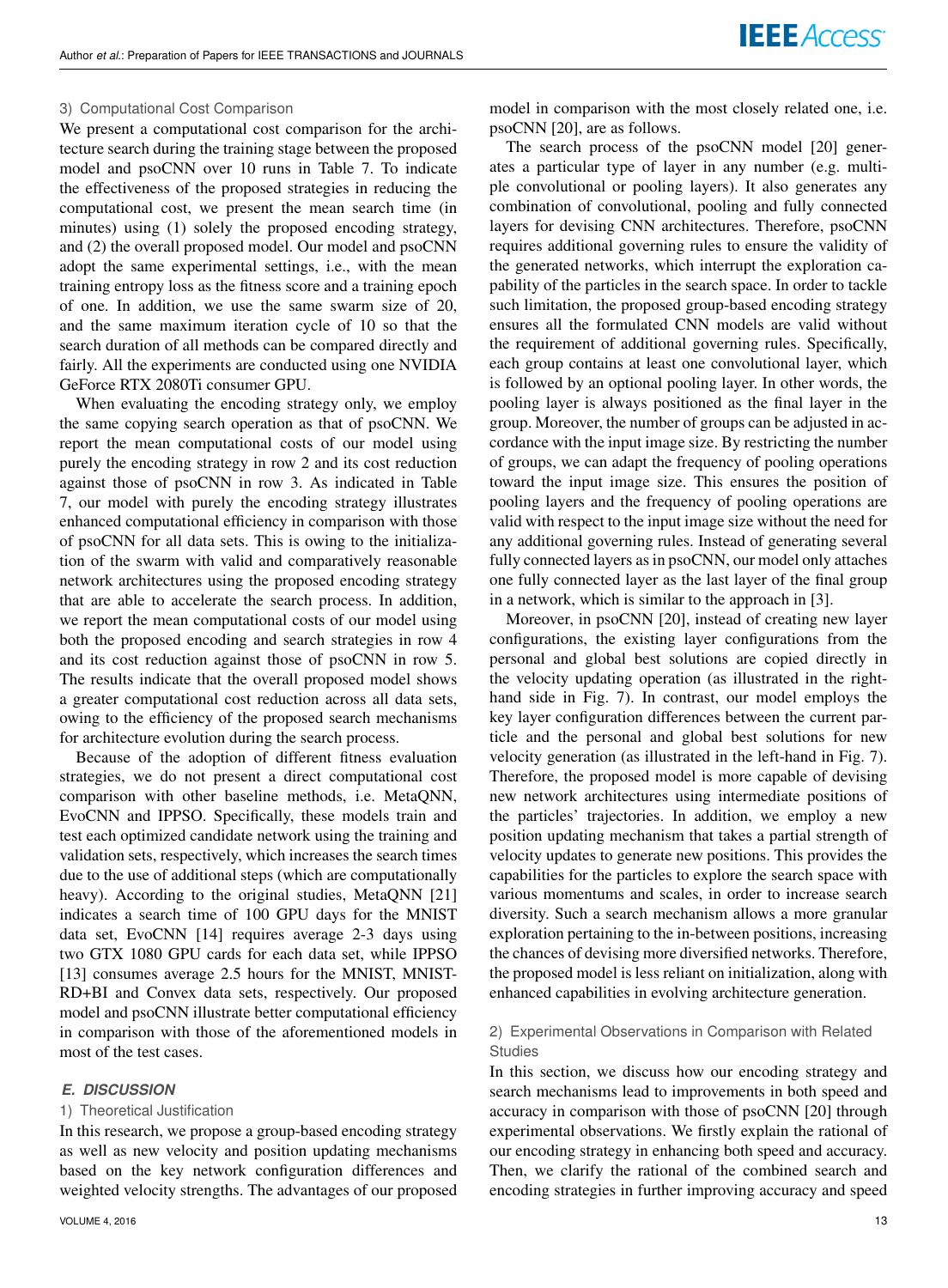

**FIGURE 6.** Convergence curves of the proposed algorithm and psoCNN. The mean losses of 10 runs are plotted over 10 iterations for all data sets.

of the final model.

To identify the contribution of our encoding strategy in terms of computational efficiency, we isolate the encoding strategy from the proposed search operations by combining

it with the copying search strategy used in psoCNN [20]. We record the time taken to perform the architecture search in the training phase. The detailed computational costs are presented in Table 7. As discussed earlier, the results indicate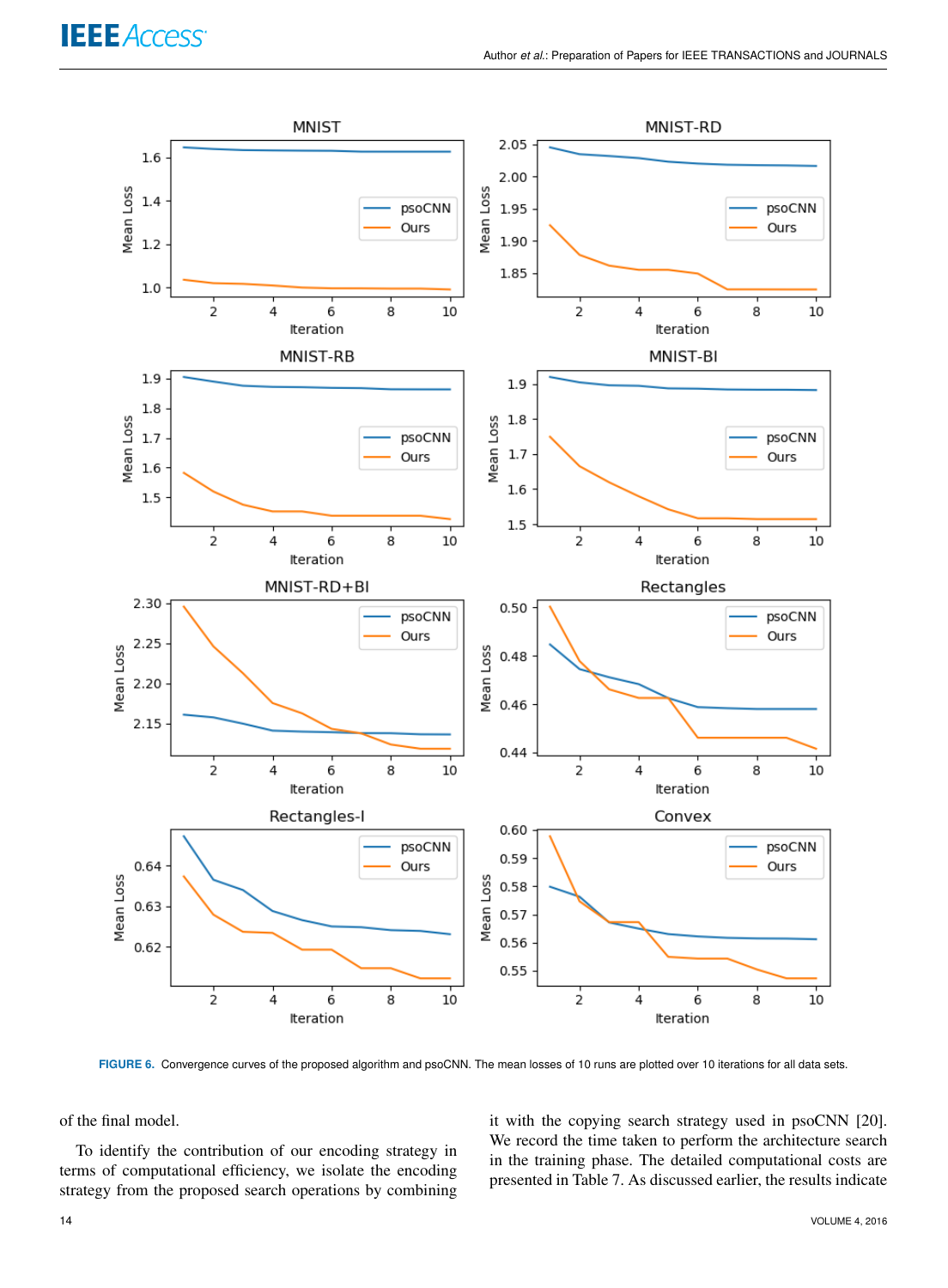that across all 8 data sets, our encoding strategy improves the computational costs as compared with those of psoCNN [20]. Specifically, we observe a reduction in computational costs in the architecture search stage by up to 49% on the Rectangles data set. As indicated in Table 7, our proposed encoding strategy is the primary reason for the enhancement of computational efficiency. As an example, the encoding method of psoCNN allows the construction of models containing a large number of fully connected layers. In some cases, the models created by psoCNN contain 8 consecutive fully connected layers, resulting in a long training time. Subsequent iterations attempt to eliminate the additional fully connected layers and finally recommend a model with one fully connected layer towards the end of the search process. In contrast, as discussed above, the proposed encoding strategy avoids such a problem by fixing the number of fully connected layers to one, as well as fixing its position to the final layer of the model, therefore contributing toward the reduction in computational costs.

To identify the contribution of our encoding strategy in terms of accuracy, Table 6 shows that by applying our encoding strategy on its own and adopting the same velocity updating mechanism as that of psoCNN (i.e. the layer copying strategy from  $p_{best}$  or  $q_{best}$ ), it results in an improvement in the mean accuracy rates (of 10 runs) pertaining to the MNIST, MNIST-RD, MNIST-RB, MNIST-RD+BI, Rectangles-I and Convex data sets. These empirical results reveal that psoCNN has constructed pooling layers one after another, leading to poor performing networks and wasteful function evaluations. The experimental results also indicate that the use of hardcoded rules in psoCNN for ensuring model validity interrupts the natural particle movement. This is ascertained by the aforementioned accuracy improvements when applying our encoding strategy alone. The proposed encoding strategy ensures that undesirable candidate models such as those containing stacks of pooling layers are never constructed, since the pooling position is determined by a group-based structure in our scheme. Each group can only contain at most one pooling layer, which is always positioned as the final layer in the group after at least one convolutional layer. Pooling layers, therefore, are never stacked. Furthermore, rules that can interrupt the natural particle movement such as eliminating excessive pooling layers are not required in our scheme, as the maximum number of pooling layers is determined by the maximum number of groups. Therefore, our model eliminates the possibility of having excessive down-sampling operations that can cause the network to become invalid, mitigating the need for additional governing rules. Indeed, our encoding strategy ensures that each devised model is reasonably constructed that helps exploit the search space in a comprehensive manner.

As indicated in Table 6 and Table 7, combining our proposed search mechanisms (both velocity and position updating operations) and our encoding strategy together results in further improvement of accuracy and computational efficiency as compared with those yielded by using the proposed encoding strategy alone. We observe that by combining both strategies together, the mean accuracy rate increases by up to 7.58% pertaining to the MNIST-RD+BI data set and the mean computational cost reduces by up to 63% pertaining to the MNIST-BI data set. This suggests that the copying search strategy adopted by psoCNN is less flexible, because such a strategy heavily relies on a good initialization. It does not create new layer structures for new velocity generation, but simply copying the existing layer configurations from either the  $p_{best}$  or  $g_{best}$  solutions, as illustrated in the right-hand part of Fig. 7. Comparatively, our proposed velocity updating mechanism combined with a granular weighted movement operation is able to formulate completely new particle solutions by identifying the key layer configuration differences between particles, as shown in the left-hand part of Fig. 7. In other words, our search strategies are able to yield new layer configurations which cannot be achieved by the copying operation of psoCNN. In addition, owing to the capabilities of searching the intermediary positions, our velocity and granular weighted position updating mechanisms have better diversification and intensification, leading to better devised networks, as ascertained by the empirical results. In short, both proposed encoding and search mechanisms illustrate superior efficiency in terms of speed and performance in comparison with those of psoCNN.

We have also observed that the proposed model and psoCNN are significantly faster than the reinforcement learning and other evolutionary optimization methods for deep architecture generation, whilst not sacrificing accuracy. The search cost of our proposed model consumes 5 to 192 minutes, while that of psoCNN consumes 14 to 276 minutes, for all the test data sets. On the other hand, MetaQNN [21], which is based on reinforcement learning, requires 100 GPU days for processing the MNIST data set, while EvoCNN [14], which uses a GA-based method, needs on average 2-3 days of processing time with two GTX1080 GPU cards for each data set.

#### 3) Discussion of Identified Models

The best CNN models identified by our proposed method for all the test data sets are shown in Table 8. In some instances, such as on the Rectangles data set, numerous models that achieve the same best performance (i.e. 0% error rate) are identified. While the computational cost is not an objective in our fitness function, significantly smaller models are generated in this study as compared with those reported by psoCNN. As an example, the best model contains two convolutional layers with 70 and 60 channels, respectively, for the Rectangles data set, whereas the network produced by psoCNN contains three convolutional layers with 139, 113, and 226 channels respectively. Average pooling is the most common method of pooling identified in our experiments, which is the same observation found in related studies.

The empirical results indicate that performance can be further improved by using more iterations and larger population sizes. For further research, we intend to extend the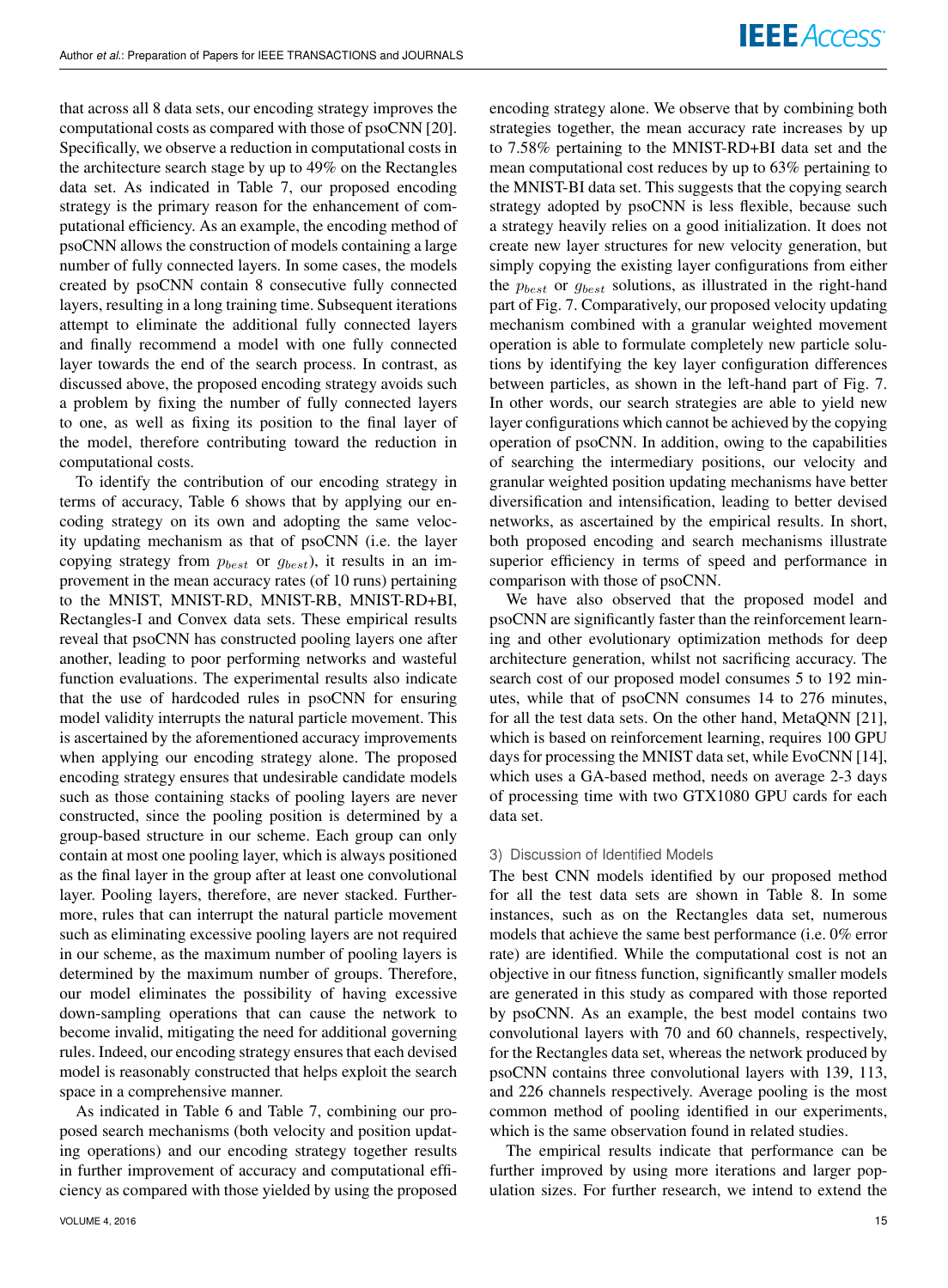

**FIGURE 7.** Comparison of particle distance calculations between our proposed approach and the psoCNN method

proposed method by encoding the skip connections, allowing deeper models to be generated. Such networks can be used for undertaking complex data sets that require deep model architectures.

## **V. CONCLUSIONS, LIMITATIONS AND FUTURE WORK**

We have proposed a novel PSO-based algorithm for automatic CNN architecture generation. The proposed algorithm addresses two weaknesses of the current state-of-theart methods. Firstly, a group-based encoding strategy has been introduced to remove the need for additional hardcoded rules. Our strategy adopts a natural particle movement and simplifies implementation. Secondly, a novel particle distance calculation scheme has been proposed. It performs distance calculation at a parameter level to address the drawback of the existing methods which copy the layers directly at random from either  $p_{best}$  or  $g_{best}$ . Moreover, a weighted position updating mechanism has been developed, with the use of a weighting factor to provide granular movement control in the search space. Combining the proposed distance computation strategy with the new position updating mechanism, our method is equipped with superior search diversity and is less dependent on good initialization, as compared with related methods such as psoCNN.

With an identical setting, i.e. no data augmentation, the same swarm size, iteration numbers, and search ranges, we have demonstrated that our method achieves superior performance in eight benchmark data sets, and achieves up to 7.58% improvement in accuracy and up to 63% reduction in computational cost in comparison with those of existing methods. The convergence curves of the proposed model across all data sets indicate a steady reduction in loss, indicating convergence of the particles without being trapped in local optima.

One limitation of this study is the model settings shown in Table 2. The current settings are based on the constraints

reported in the related paper [20], in order to ensure that a fair comparison can be made. It is envisaged that optimal settings can be formulated, e.g. with the use of adaptive strategies for  $\alpha$  and  $\beta$ . Indeed, it is beneficial to devise an adaptive strategy to alter  $\alpha$  slightly after each iteration so that the position differences to the global best solution are given more emphasis than those from earlier iterations.

In future work, we will explore adding skip connections, which are a key requirement in deep architectures, for the generation of new models. Moreover, we will explore hybrid deep networks such as the combination of CNN with Long Short-Term Memory (LSTM) networks. Such hybrid models will be useful for undertaking various image understanding and time series prediction tasks. From the algorithm perspective, the impact of larger swarm sizes and iterations will be explored, along with adaptive selection from the distance between  $X$  and  $g_{best}$  as the iterations progress for velocity updating, in order to further aid exploration. On the other hand, hybrid search strategies based on the integration of the proposed model with other swarm intelligence algorithms, e.g. Firefly Algorithm [56], Cuckoo Search [57], Dragonfly Algorithm [58] and Grey Wolf Optimizer [59], will be investigated to further enhance performance. Furthermore, we will apply the proposed algorithm for CNN model generation in other computer vision tasks such as object detection and visual question generation.

#### **REFERENCES**

- [1] Y. LeCun, L. Bottou, Y. Bengio, and P. Haffner, "Gradient-based learning applied to document recognition," Proceedings of the IEEE, vol. 86, no. 11, pp. 2278–2324, 1998.
- [2] A. Krizhevsky, I. Sutskever, and G. E. Hinton, "Imagenet classification with deep convolutional neural networks," in Advances in neural information processing systems, 2012, pp. 1097–1105.
- [3] K. He, X. Zhang, S. Ren, and J. Sun, "Deep residual learning for image recognition," in Proceedings of the IEEE conference on computer vision and pattern recognition, 2016, pp. 770–778.
- [4] C. Tan, F. Sun, T. Kong, W. Zhang, C. Yang, and C. Liu, "A survey on deep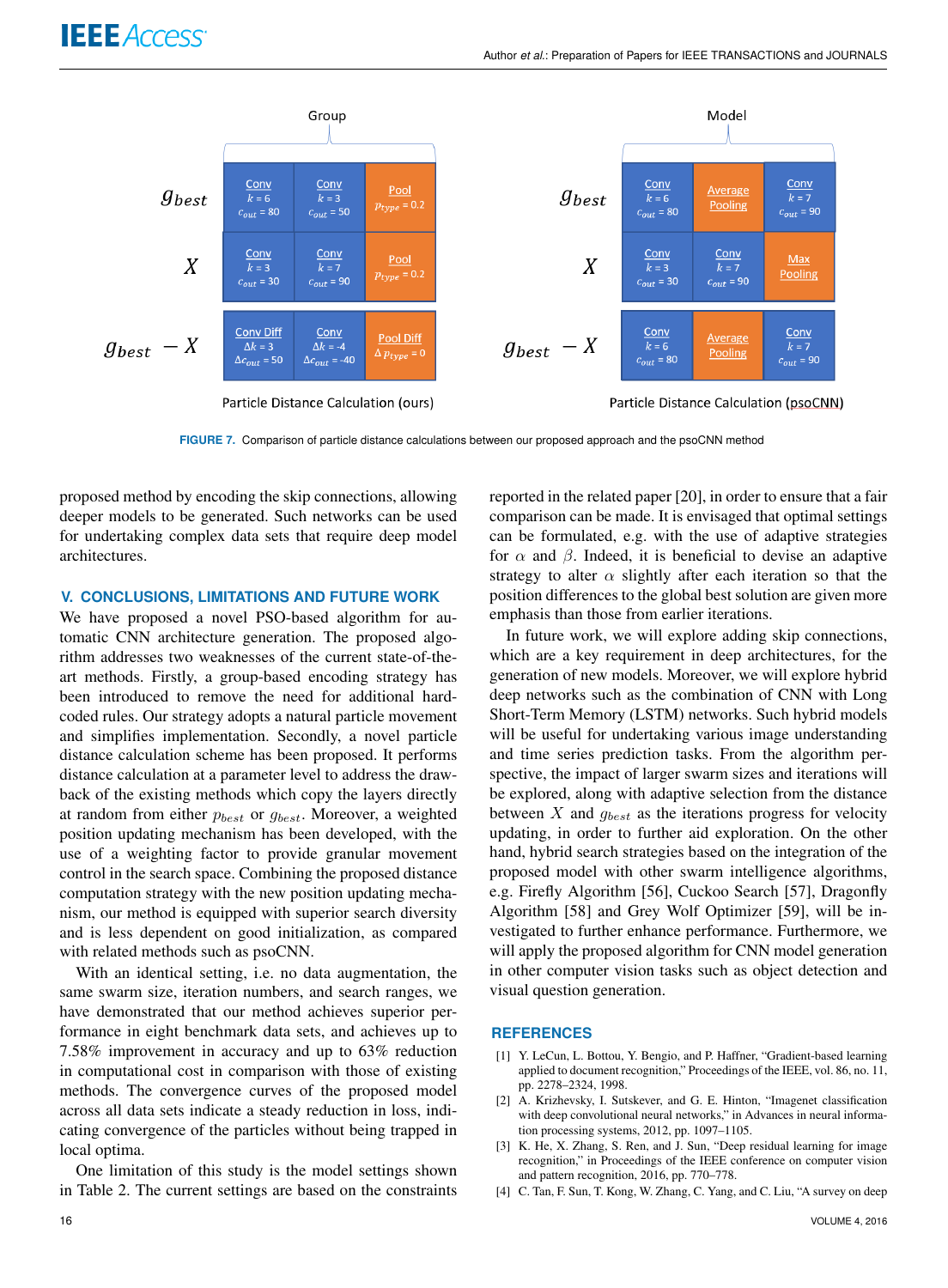| Data set            | Group               | <b>Layer Type</b>      | <b>Layer Setting</b>                           |
|---------------------|---------------------|------------------------|------------------------------------------------|
| <b>MNIST</b>        | 1                   | Convolution            | $k = 5, c_{out} = 165$                         |
|                     | 1                   | Convolution            | $k = 6, c_{out} = 220$                         |
|                     | 1                   | Convolution            | $k = 5, c_{out} = 215$                         |
|                     | 1                   | Pooling                | <b>Average Pooling</b>                         |
|                     | $\overline{c}$      | Convolution            | $k = 4, c_{out} = 120$                         |
|                     | $\overline{c}$      | Pooling                | <b>Average Pooling</b>                         |
| <b>MNIST-RD</b>     | 1                   | Convolution            | $k = 6, c_{out} = 66$                          |
|                     | 1                   | Convolution            | $k = 5, c_{out} = 140$                         |
|                     | 1                   | Convolution            | $k = 6, c_{out} = 192$                         |
|                     | 1                   | Pooling                | <b>Average Pooling</b>                         |
|                     | $\overline{2}$      | Convolution            | $k = 7, c_{out} = 217$                         |
|                     | $\overline{c}$      | Pooling                | <b>Average Pooling</b>                         |
| <b>MNIST-RB</b>     | 1                   | Convolution            | $k = 4, c_{out} = 230$                         |
|                     | 1                   | Convolution            | $k = 6, c_{out} = 109$                         |
|                     | 1                   | Convolution            | $k = 4, c_{out} = 219$                         |
|                     | 1                   | Convolution            | $k = 4, c_{out} = 23$                          |
|                     | 1                   | Convolution            | $k = 5, c_{out} = 112$                         |
|                     | 1                   | Convolution            | $k = 7, c_{out} = 174$                         |
|                     | 1                   | Convolution            | $k = 5, c_{out} = 36$                          |
|                     | 1                   | Pooling                | <b>Average Pooling</b>                         |
| MNIST-BI            | 1                   | Convolution            | $k = 4, c_{out} = 153$                         |
|                     | 1                   | Convolution            | $k = 4, c_{out} = 153$                         |
|                     | 1                   | Convolution            | $k = 7, c_{out} = 159$                         |
|                     | 1                   | Convolution            | $k = 7, c_{out} = 195$                         |
|                     | 1                   | Convolution            | $k = 7, c_{out} = 18$                          |
|                     | 1                   | Pooling                | <b>Average Pooling</b>                         |
| MNIST-RD+BI         | ī                   | Convolution            | $k = 4, c_{out} = 170$                         |
|                     | 1                   | Convolution            | $k = 4, c_{out} = 247$                         |
|                     | 1                   | Convolution            | $k = 3, c_{out} = 200$                         |
|                     | $\overline{2}$      | Convolution            | $k = 5, c_{out} = 136$                         |
|                     | $\overline{2}$      | Convolution            | $k = 6, c_{out} = 137$                         |
|                     | 2<br>$\overline{c}$ | Convolution            | $k = 6, c_{out} = 38$                          |
| <b>RECTANGLES</b>   | 1                   | Pooling<br>Convolution | <b>Average Pooling</b>                         |
|                     | 1                   | Convolution            | $k = 7, c_{out} = 70$<br>$k = 7, c_{out} = 60$ |
|                     | $\mathbf{1}$        | Pooling                | Average Pooling                                |
| <b>RECTANGLES-I</b> | ī                   | Convolution            | $k = 4, c_{out} = 204$                         |
|                     | 1                   | Convolution            | $k = 5, c_{out} = 202$                         |
|                     | 1                   | Convolution            | $k = 5, c_{out} = 210$                         |
|                     | 1                   | Convolution            | $k = 5, c_{out} = 44$                          |
|                     | 1                   | Convolution            | $k = 4, c_{out} = 49$                          |
|                     | 1                   | Pooling                | <b>Average Pooling</b>                         |
|                     | 2                   | Convolution            | $k = 4, c_{out} = 141$                         |
|                     | $\overline{c}$      | Convolution            | $k = 4, c_{out} = 176$                         |
|                     | $\overline{c}$      | Convolution            | $k = 5, c_{out} = 41$                          |
|                     | $\overline{c}$      | Pooling                | <b>Average Pooling</b>                         |
| <b>CONVEX</b>       | ī                   | Convolution            | $k = 4, c_{out} = 193$                         |
|                     | 1                   | Convolution            | $k = 5, c_{out} = 225$                         |
|                     | 1                   | Convolution            | $k = 5, c_{out} = 108$                         |
|                     | 1                   | Convolution            | $k = 5, c_{out} = 222$                         |
|                     | $\overline{2}$      | Convolution            | $k = 7, c_{out} = 171$                         |
|                     | $\overline{2}$      | Convolution            | $k = 5, c_{out} = 184$                         |
|                     | $\overline{c}$      | Convolution            | $k = 7, c_{out} = 145$                         |
|                     | $\overline{c}$      | Convolution            | $k = 6, c_{out} = 31$                          |
|                     | $\overline{2}$      | Pooling                | <b>Average Pooling</b>                         |

**TABLE 8.** The best CNN models discovered by the proposed approach for the eight test data sets

transfer learning," in International conference on artificial neural networks. Springer, 2018, pp. 270–279.

- [5] S. J. Pan and Q. Yang, "A survey on transfer learning," IEEE Transactions on Knowledge and Data Engineering, vol. 22, no. 10, pp. 1345–1359, 2010.
- [6] D. Scherer, A. Müller, and S. Behnke, "Evaluation of pooling operations in convolutional architectures for object recognition," in International conference on artificial neural networks. Springer, 2010, pp. 92–101.
- [7] R. Caruana, S. Lawrence, and C. L. Giles, "Overfitting in neural nets: Backpropagation, conjugate gradient, and early stopping," in Advances in neural information processing systems, 2001, pp. 402–408.

[8] S. Zagoruyko and N. Komodakis, "Wide residual networks," in Proceedings of the British Machine Vision Conference (BMVC). BMVA Press, September 2016, pp. 87.1–87.12.

**IEEE** Access

- [9] K. Simonyan and A. Zisserman, "Very deep convolutional networks for large-scale image recognition," in International Conference on Learning Representations, 2015.
- [10] C. Szegedy, Wei Liu, Yangqing Jia, P. Sermanet, S. Reed, D. Anguelov, D. Erhan, V. Vanhoucke, and A. Rabinovich, "Going deeper with convolutions," in 2015 IEEE Conference on Computer Vision and Pattern Recognition (CVPR), 2015, pp. 1–9.
- [11] G. Huang, Z. Liu, L. Van Der Maaten, and K. Q. Weinberger, "Densely connected convolutional networks," in 2017 IEEE Conference on Computer Vision and Pattern Recognition (CVPR), 2017, pp. 2261–2269.
- [12] Y. Sun, G. G. Yen, and Z. Yi, "Evolving unsupervised deep neural networks for learning meaningful representations," IEEE Transactions on Evolutionary Computation, vol. 23, no. 1, pp. 89–103, 2019.
- [13] B. Wang, Y. Sun, B. Xue, and M. Zhang, "Evolving deep convolutional neural networks by variable-length particle swarm optimization for image classification," in IEEE Congress on Evolutionary Computation (CEC). IEEE, 2018, pp. 1–8.
- [14] Y. Sun, B. Xue, M. Zhang, and G. G. Yen, "Evolving deep convolutional neural networks for image classification," IEEE Transactions on Evolutionary Computation, vol. 24, no. 2, pp. 394–407, 2019.
- [15] X.-S. Yang, "Nature-inspired optimization algorithms: Challenges and open problems," Journal of Computational Science, vol. 46, p. 101104, 2020, 20 years of computational science.
- [16] B. Wang, Y. Sun, B. Xue, and M. Zhang, "A hybrid differential evolution approach to designing deep convolutional neural networks for image classification," in AI 2018: Advances in Artificial Intelligence, T. Mitrovic, B. Xue, and X. Li, Eds. Cham: Springer International Publishing, 2018, pp. 237–250.
- [17] J. H. Holland et al., Adaptation in natural and artificial systems: an introductory analysis with applications to biology, control, and artificial intelligence. MIT press, 1992.
- [18] M. Mitchell, An introduction to genetic algorithms. MIT press, 1998.
- [19] J. Kennedy and R. Eberhart, "Particle swarm optimization," in Proceedings of ICNN'95-International Conference on Neural Networks, vol. 4. IEEE, 1995, pp. 1942–1948.
- [20] F. E. F. Junior and G. G. Yen, "Particle swarm optimization of deep neural networks architectures for image classification," Swarm and Evolutionary Computation, vol. 49, pp. 62–74, 2019.
- [21] B. Baker, O. Gupta, N. Naik, and R. Raskar, "Designing neural network architectures using reinforcement learning," in 5th International Conference on Learning Representations, ICLR 2017, Toulon, France, April 24-26, 2017, Conference Track Proceedings, 2017.
- [22] K. He, X. Zhang, S. Ren, and J. Sun, "Deep residual learning for image recognition," in 2016 IEEE Conference on Computer Vision and Pattern Recognition (CVPR), 2016, pp. 770–778.
- [23] B. Staar, M. Lütjen, and M. Freitag, "Anomaly detection with convolutional neural networks for industrial surface inspection," Procedia CIRP, vol. 79, pp. 484 – 489, 2019, 12th CIRP Conference on Intelligent Computation in Manufacturing Engineering, 18-20 July 2018, Gulf of Naples, Italy.
- [24] T. Y. Tan, L. Zhang, C. P. Lim, B. Fielding, Y. Yu, and E. Anderson, "Evolving ensemble models for image segmentation using enhanced particle swarm optimization," IEEE Access, vol. 7, pp. 34 004–34 019, 2019.
- [25] X. Zhou, L. Qian, P. You, Z. Ding, and Y. Han, "Fall detection using convolutional neural network with multi-sensor fusion," in 2018 IEEE International Conference on Multimedia Expo Workshops (ICMEW), 2018, pp. 1–5.
- [26] P. Kinghorn, L. Zhang, and L. Shao, "A region-based image caption generator with refined descriptions," Neurocomputing, vol. 272, pp. 416 – 424, 2018.
- [27] P. Kinghorn and L. Zhang, "hierarchical and regional deep learning architecture for image description generation," Pattern Recognition Letters, vol. 119, pp. 77–85, 2019.
- [28] J. Redmon, S. Divvala, R. Girshick, and A. Farhadi, "You only look once: Unified, real-time object detection," in Proceedings of the IEEE conference on computer vision and pattern recognition, 2016, pp. 779– 788.
- [29] J. Redmon and A. Farhadi, "Yolov3: An incremental improvement," arXiv preprint arXiv:1804.02767, 2018.
- [30] R. Girshick, "Fast r-cnn," in Proceedings of the IEEE international conference on computer vision, 2015, pp. 1440–1448.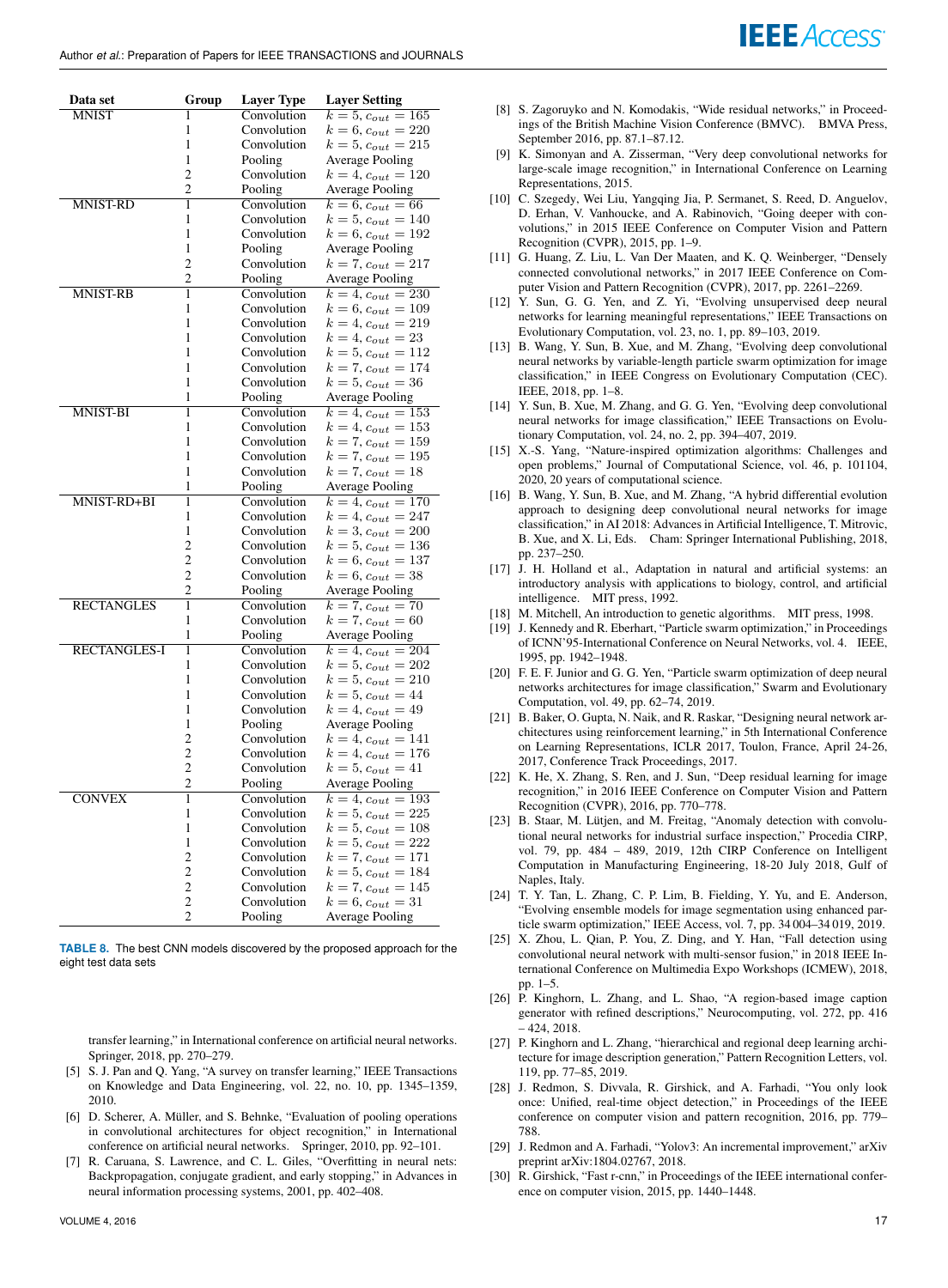- [31] S. Ren, K. He, R. Girshick, and J. Sun, "Faster r-cnn: Towards real-time object detection with region proposal networks," IEEE Transactions on Pattern Analysis and Machine Intelligence, vol. 39, no. 6, pp. 1137–1149, 2017.
- [32] K. He, G. Gkioxari, P. Dollár, and R. Girshick, "Mask r-cnn," IEEE Transactions on Pattern Analysis and Machine Intelligence, vol. 42, no. 2, pp. 386–397, 2020.
- [33] K. Mistry, L. Zhang, S. C. Neoh, C. P. Lim, and B. Fielding, "A microga embedded pso feature selection approach to intelligent facial emotion recognition," IEEE transactions on cybernetics, vol. 47, no. 6, pp. 1496– 1509, 2016.
- [34] T. Y. Tan, L. Zhang, and C. P. Lim, "Intelligent skin cancer diagnosis using improved particle swarm optimization and deep learning models," Applied Soft Computing, vol. 84, p. 105725, 2019.
- [35] T. Y. Tan and L. Zhang, "Adaptive melanoma diagnosis using evolving clustering, ensemble and deep neural networks," Knowledge-Based Systems, vol. 187, p. 104807, 2020.
- [36] W. Srisukkham, L. Zhang, S. C. Neoh, S. Todryk, and C. P. Lim, "Intelligent leukaemia diagnosis with bare-bones pso based feature optimization," Applied soft computing, vol. 56, pp. 405–419, 2017.
- [37] B. Fielding and L. Zhang, "Evolving image classification architectures with enhanced particle swarm optimisation," IEEE Access, vol. 6, pp. 68 560–68 575, 2018.
- [38] B. Fielding, T. Lawrence, and L. Zhang, "Evolving and ensembling deep cnn architectures for image classification," in 2019 International Joint Conference on Neural Networks (IJCNN). IEEE, 2019, pp. 1–8.
- [39] Y. Wang, H. Zhang, and G. Zhang, "cpso-cnn: An efficient pso-based algorithm for fine-tuning hyper-parameters of convolutional neural networks," Swarm and Evolutionary Computation, vol. 49, pp. 114 – 123, 2019.
- [40] Y. Sun, B. Xue, M. Zhang, G. G. Yen, and J. Lv, "Automatically designing cnn architectures using the genetic algorithm for image classification," IEEE Transactions on Cybernetics, vol. 50, no. 9, pp. 3840–3854, 2020.
- [41] B. L. Miller, D. E. Goldberg et al., "Genetic algorithms, tournament selection, and the effects of noise," Complex systems, vol. 9, no. 3, pp. 193–212, 1995.
- [42] B. Zoph, V. Vasudevan, J. Shlens, and Q. V. Le, "Learning transferable architectures for scalable image recognition," in IEEE/CVF Conference on Computer Vision and Pattern Recognition, 2018, pp. 8697–8710.
- [43] H. Liu, K. Simonyan, and Y. Yang, "DARTS: Differentiable architecture search," in International Conference on Learning Representations, 2019, pp. 1729–1738.
- [44] Y. Sun, B. Xue, M. Zhang, and G. G. Yen, "Completely automated cnn architecture design based on blocks," IEEE Transactions on Neural Networks and Learning Systems, vol. 31, no. 4, pp. 1242–1254, 2020.
- [45] G. Huang, Z. Liu, L. Van Der Maaten, and K. Q. Weinberger, "Densely connected convolutional networks," in IEEE Conference on Computer Vision and Pattern Recognition (CVPR), 2017, pp. 2261–2269.
- [46] Z. Gao, Y. Li, Y. Yang, X. Wang, N. Dong, and H.-D. Chiang, "A gpsooptimized convolutional neural networks for eeg-based emotion recognition," Neurocomputing, vol. 380, pp. 225 – 235, 2020.
- [47] A. Kwasigroch, M. Grochowski, and A. Mikołajczyk, "Neural architecture search for skin lesion classification," IEEE Access, vol. 8, pp. 9061–9071, 2020.
- [48] B. Wang, B. Xue, and M. Zhang, "Particle swarm optimisation for evolving deep neural networks for image classification by evolving and stacking transferable blocks," in IEEE Congress on Evolutionary Computation (CEC), 2020, pp. 1–8.
- [49] S. Han, J. Pool, J. Tran, and W. Dally, "Learning both weights and connections for efficient neural network," in NIPS 28, 2015, pp. 1135– 1143.
- [50] S. Han, H. Mao, and W. J. Dally, "Deep compression: Compressing deep neural network with pruning, trained quantization and huffman coding," in 4th International Conference on Learning Representations, ICLR, San Juan, Puerto Rico, May 2-4, 2016.
- [51] D. Kingma and J. Ba, "Adam: A method for stochastic optimization," International Conference on Learning Representations, 12 2014.
- [52] B. Van Merriënboer, O. Breuleux, A. Bergeron, and P. Lamblin, "Automatic differentiation in ml: Where we are and where we should be going," in Advances in neural information processing systems, 2018, pp. 8757– 8767.
- [53] S. Ioffe and C. Szegedy, "Batch normalization: Accelerating deep network training by reducing internal covariate shift," in ICML, Lille, France, vol. 37, 2015, pp. 448–456.
- [54] V. Nair and G. E. Hinton, "Rectified linear units improve restricted boltzmann machines," in ICML-10, Haifa, Israel, 2010, pp. 807–814.
- [55] H. Larochelle, D. Erhan, A. Courville, J. Bergstra, and Y. Bengio, "An empirical evaluation of deep architectures on problems with many factors of variation," in ICML '07, New York, NY, USA, 2007, p. 473–480.
- [56] X. Yang, "Firefly algorithm, nature inspired metaheuristic algorithms, 2010," 2010.
- [57] X. Yang and Suash Deb, "Cuckoo search via lévy flights," in 2009 World Congress on Nature Biologically Inspired Computing (NaBIC), 2009, pp. 210–214.
- [58] S. Mirjalili, "Dragonfly algorithm: a new meta-heuristic optimization technique for solving single-objective, discrete, and multi-objective problems," Neural Computing and Applications, vol. 27, no. 4, pp. 1053–1073, 2016.
- [59] S. Mirjalili, S. M. Mirjalili, and A. Lewis, "Grey wolf optimizer," Advances in Engineering Software, vol. 69, pp. 46 – 61, 2014.



TOM LAWRENCE received the B.Sc. degree in computer science from Northumbria University, Newcastle upon Tyne, U.K., in 2018, where he is currently pursuing the Ph.D. degree.

His current research interests include deep learning, computer vision, and evolutionary computation.



LI ZHANG (M'14–SM'19) received the Ph.D. degree from the University of Birmingham. She is currently a Professor in National Subsea Centre, Robert Gordon University, U.K. and also serving as an Honorary Research Fellow at the University of Birmingham. She was previously an Associate Professor (Reader) in computer science with Northumbria University, U.K.

She holds expertise in machine learning, deep learning and evolutionary computation. She has

served as an Associate Editor for Decision Support Systems.



CHEE PENG LIM received his Ph.D. degree from the University of Sheffield, U.K., in 1997. He is currently Professor of Complex Systems in Deakin University, Australia. He has published over 450 technical papers in books, international journals, and conference proceedings. His research interests include computational intelligence, decision support, pattern recognition, medical prognosis and diagnosis, as well as fault detection and diagnosis.